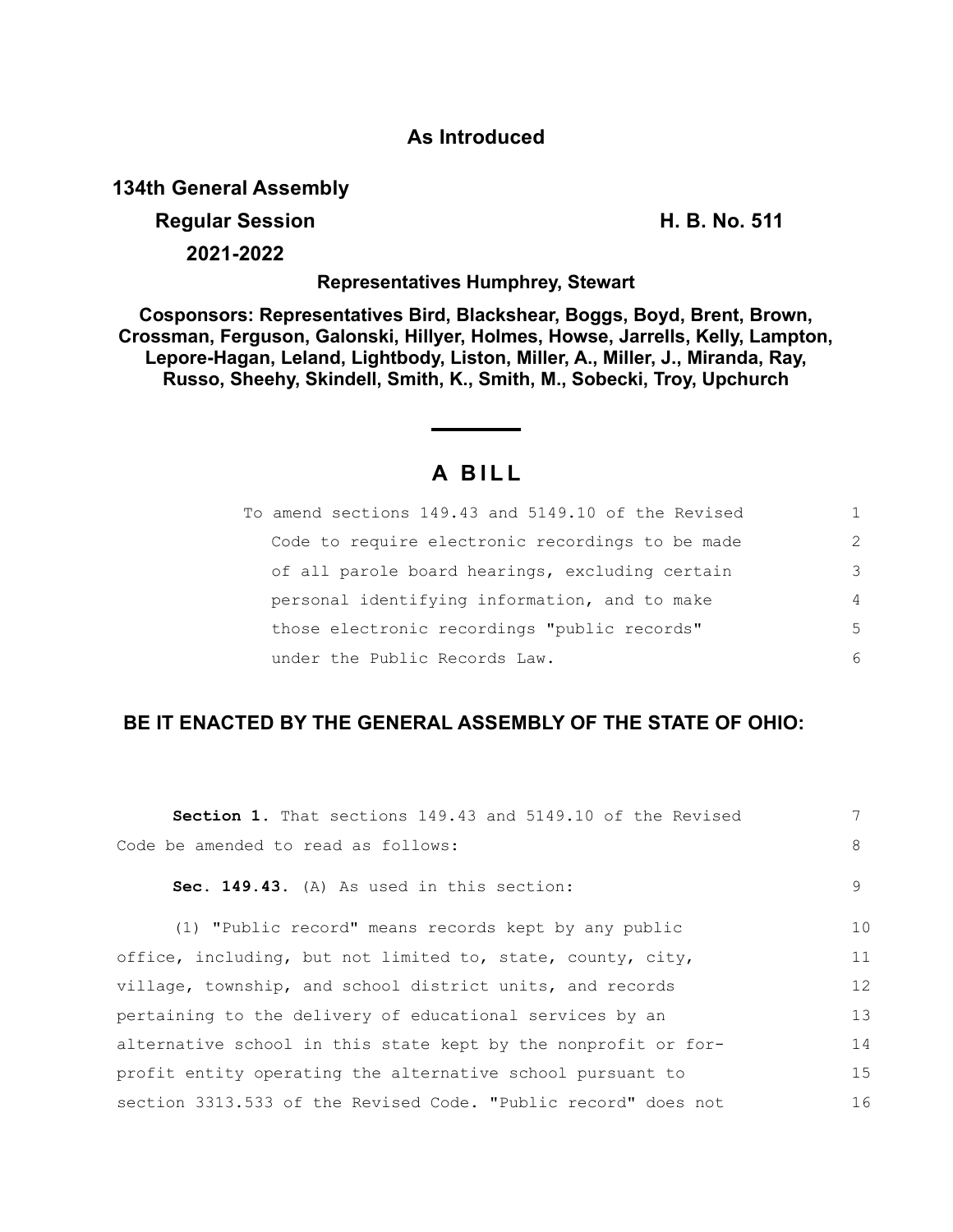mean any of the following:

(a) Medical records; (b) Records pertaining to probation and parole proceedings, except the electronic recordings of hearings of the parole board made as provided in section 5149.10 of the Revised Code, to proceedings related to the imposition of community control sanctions and post-release control sanctions, or to proceedings related to determinations under section 2967.271 of the Revised Code regarding the release or maintained incarceration of an offender to whom that section applies; (c) Records pertaining to actions under section 2151.85 and division (C) of section 2919.121 of the Revised Code and to appeals of actions arising under those sections; (d) Records pertaining to adoption proceedings, including the contents of an adoption file maintained by the department of health under sections 3705.12 to 3705.124 of the Revised Code; (e) Information in a record contained in the putative father registry established by section 3107.062 of the Revised Code, regardless of whether the information is held by the department of job and family services or, pursuant to section 3111.69 of the Revised Code, the office of child support in the department or a child support enforcement agency; (f) Records specified in division (A) of section 3107.52 of the Revised Code; (g) Trial preparation records; (h) Confidential law enforcement investigatory records; (i) Records containing information that is confidential under section 2710.03 or 4112.05 of the Revised Code; 18 19 20 21 22 23 24 25 26 27 28 29 30 31 32 33 34 35 36 37 38 39 40 41 42 43 44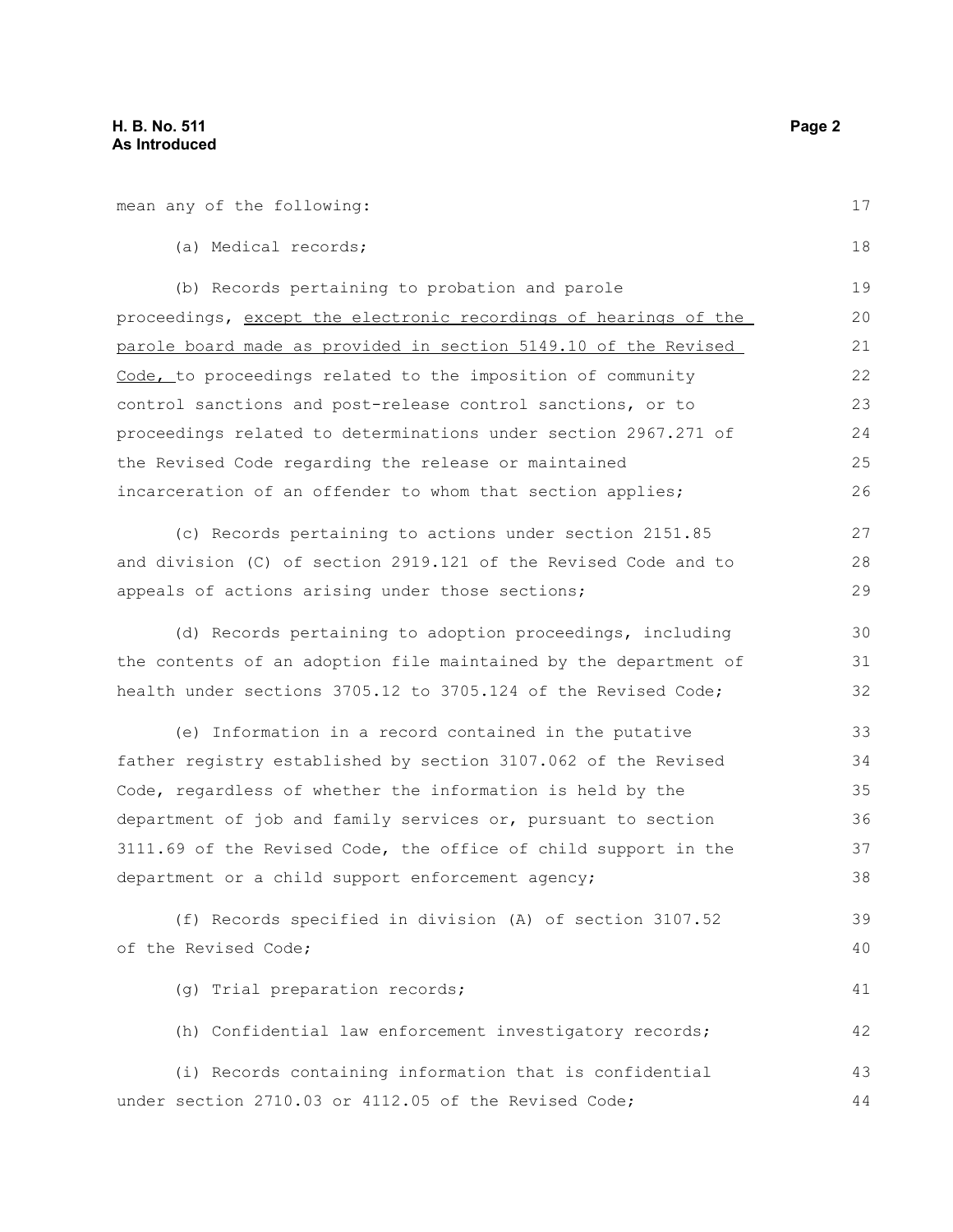## **H. B. No. 511 Page 3 As Introduced**

| (j) DNA records stored in the DNA database pursuant to           | 45 |
|------------------------------------------------------------------|----|
| section 109.573 of the Revised Code;                             | 46 |
| (k) Inmate records released by the department of                 | 47 |
| rehabilitation and correction to the department of youth         | 48 |
| services or a court of record pursuant to division (E) of        | 49 |
| section 5120.21 of the Revised Code;                             | 50 |
| (1) Records maintained by the department of youth services       | 51 |
| pertaining to children in its custody released by the department | 52 |
| of youth services to the department of rehabilitation and        | 53 |
| correction pursuant to section 5139.05 of the Revised Code;      | 54 |
| (m) Intellectual property records;                               | 55 |
| (n) Donor profile records;                                       | 56 |
| (o) Records maintained by the department of job and family       | 57 |
| services pursuant to section 3121.894 of the Revised Code;       | 58 |
| (p) Designated public service worker residential and             | 59 |
| familial information;                                            | 60 |
| (q) In the case of a county hospital operated pursuant to        | 61 |
| Chapter 339. of the Revised Code or a municipal hospital         | 62 |
| operated pursuant to Chapter 749. of the Revised Code,           | 63 |
| information that constitutes a trade secret, as defined in       | 64 |
| section 1333.61 of the Revised Code;                             | 65 |
| (r) Information pertaining to the recreational activities        | 66 |
| of a person under the age of eighteen;                           | 67 |
| (s) In the case of a child fatality review board acting          | 68 |
| under sections 307.621 to 307.629 of the Revised Code or a       | 69 |
| review conducted pursuant to guidelines established by the       | 70 |
| director of health under section 3701.70 of the Revised Code,    | 71 |
| records provided to the board or director, statements made by    | 72 |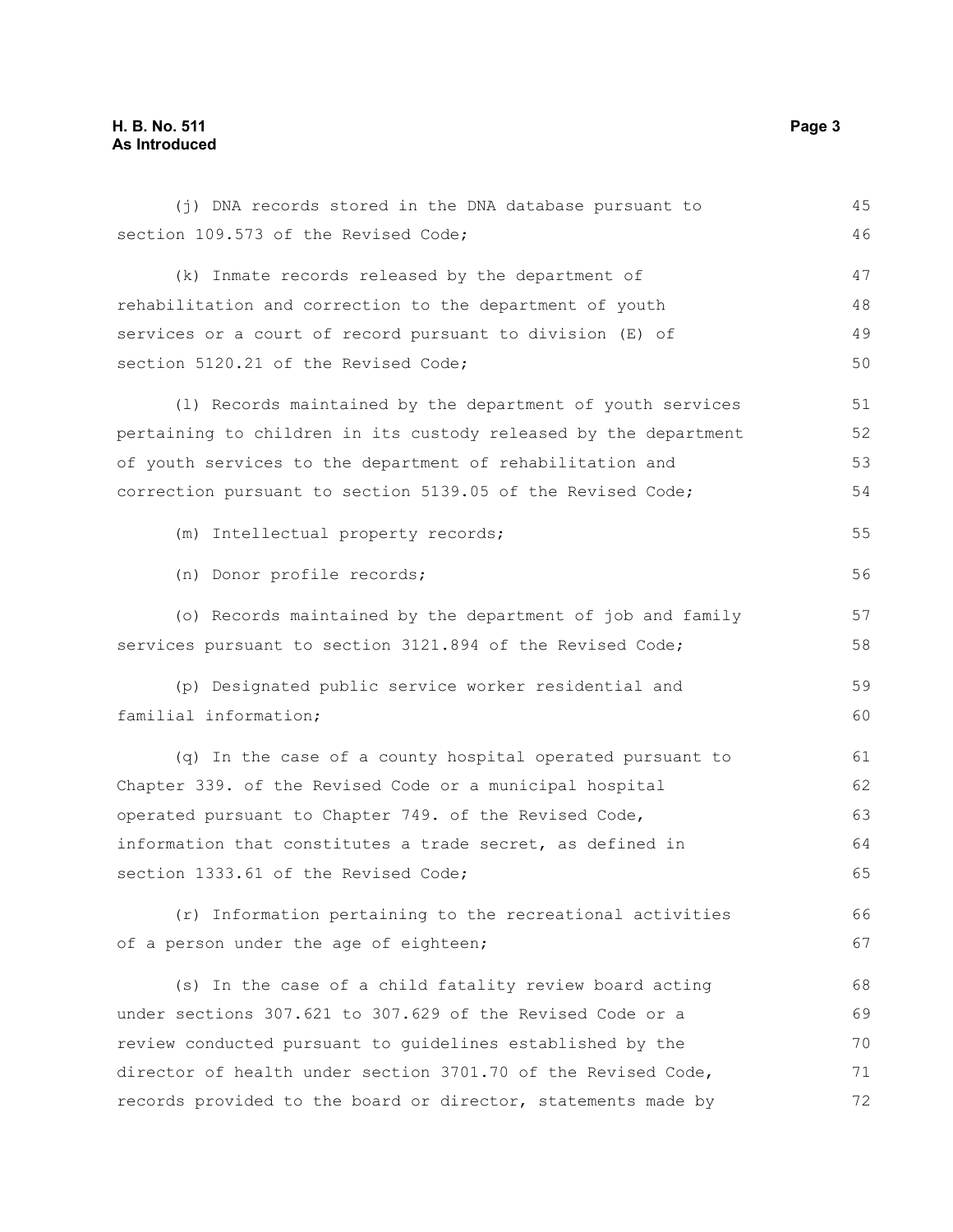#### **H. B. No. 511** Page 4 **As Introduced**

board members during meetings of the board or by persons participating in the director's review, and all work products of the board or director, and in the case of a child fatality review board, child fatality review data submitted by the board to the department of health or a national child death review database, other than the report prepared pursuant to division (A) of section 307.626 of the Revised Code; 73 74 75 76 77 78 79

(t) Records provided to and statements made by the executive director of a public children services agency or a prosecuting attorney acting pursuant to section 5153.171 of the Revised Code other than the information released under that section; 80 81 82 83 84

(u) Test materials, examinations, or evaluation tools used in an examination for licensure as a nursing home administrator that the board of executives of long-term services and supports administers under section 4751.15 of the Revised Code or contracts under that section with a private or government entity to administer;

(v) Records the release of which is prohibited by state or federal law;

(w) Proprietary information of or relating to any person that is submitted to or compiled by the Ohio venture capital authority created under section 150.01 of the Revised Code; 93 94 95

(x) Financial statements and data any person submits for any purpose to the Ohio housing finance agency or the controlling board in connection with applying for, receiving, or accounting for financial assistance from the agency, and information that identifies any individual who benefits directly or indirectly from financial assistance from the agency; 96 97 98 99 100 101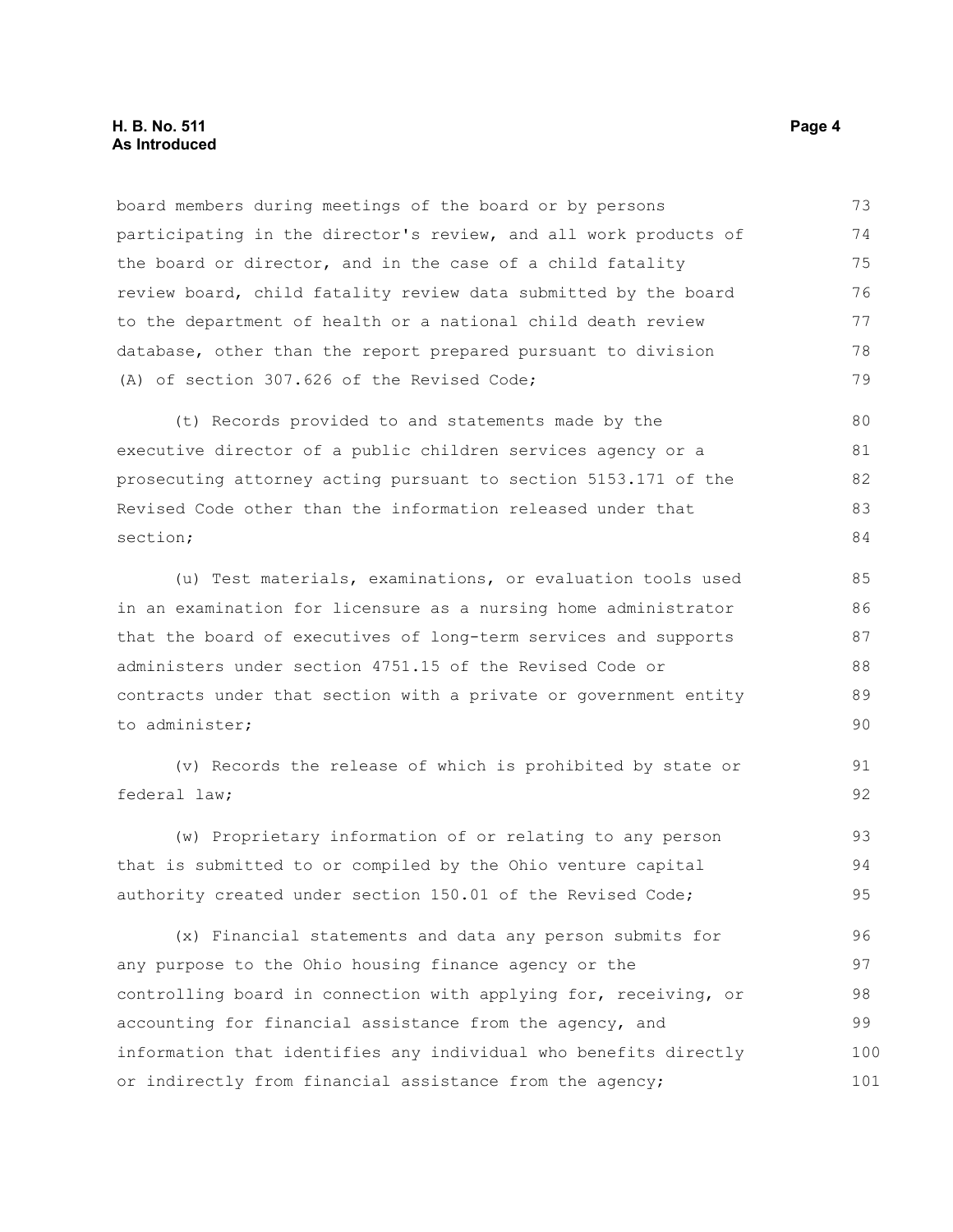| (y) Records listed in section 5101.29 of the Revised Code;       | 102 |
|------------------------------------------------------------------|-----|
| (z) Discharges recorded with a county recorder under             | 103 |
| section 317.24 of the Revised Code, as specified in division (B) | 104 |
| (2) of that section;                                             | 105 |
| (aa) Usage information including names and addresses of          | 106 |
| specific residential and commercial customers of a municipally   | 107 |
| owned or operated public utility;                                | 108 |
| (bb) Records described in division (C) of section 187.04         | 109 |
| of the Revised Code that are not designated to be made available | 110 |
| to the public as provided in that division;                      | 111 |
| (cc) Information and records that are made confidential,         | 112 |
| privileged, and not subject to disclosure under divisions (B)    | 113 |
| and (C) of section 2949.221 of the Revised Code;                 | 114 |
| (dd) Personal information, as defined in section 149.45 of       | 115 |
| the Revised Code;                                                | 116 |
| (ee) The confidential name, address, and other personally        | 117 |
| identifiable information of a program participant in the address | 118 |
| confidentiality program established under sections 111.41 to     | 119 |
| 111.47 of the Revised Code, including the contents of any        | 120 |
| application for absent voter's ballots, absent voter's ballot    | 121 |
| identification envelope statement of voter, or provisional       | 122 |
| ballot affirmation completed by a program participant who has a  | 123 |
| confidential voter registration record, and records or portions  | 124 |
| of records pertaining to that program that identify the number   | 125 |
| of program participants that reside within a precinct, ward,     | 126 |
| township, municipal corporation, county, or any other geographic | 127 |
| area smaller than the state. As used in this division,           | 128 |
| "confidential address" and "program participant" have the        | 129 |
| meaning defined in section 111.41 of the Revised Code.           | 130 |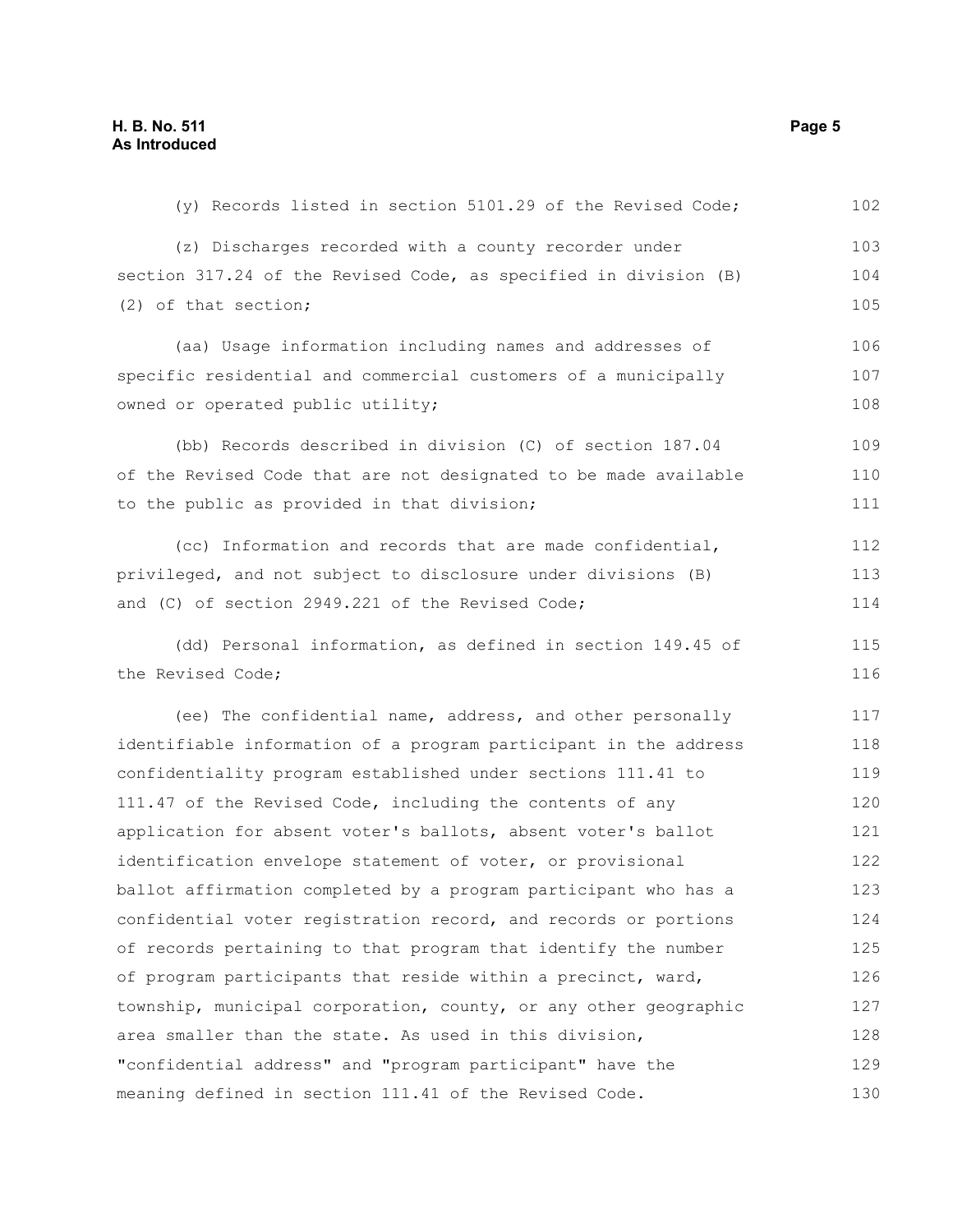#### **H. B. No. 511** Page 6 **As Introduced**

(ff) Orders for active military service of an individual serving or with previous service in the armed forces of the United States, including a reserve component, or the Ohio organized militia, except that, such order becomes a public record on the day that is fifteen years after the published date or effective date of the call to order; 131 132 133 134 135 136

(gg) The name, address, contact information, or other personal information of an individual who is less than eighteen years of age that is included in any record related to a traffic accident involving a school vehicle in which the individual was an occupant at the time of the accident; 137 138 139 140 141

(hh) Protected health information, as defined in 45 C.F.R. 160.103, that is in a claim for payment for a health care product, service, or procedure, as well as any other health claims data in another document that reveals the identity of an individual who is the subject of the data or could be used to reveal that individual's identity; 142 143 144 145 146 147

(ii) Any depiction by photograph, film, videotape, or printed or digital image under either of the following circumstances: 148 149 150

(i) The depiction is that of a victim of an offense the release of which would be, to a reasonable person of ordinary sensibilities, an offensive and objectionable intrusion into the victim's expectation of bodily privacy and integrity. 151 152 153 154

(ii) The depiction captures or depicts the victim of a sexually oriented offense, as defined in section 2950.01 of the Revised Code, at the actual occurrence of that offense. 155 156 157

(jj) Restricted portions of a body-worn camera or dashboard camera recording; 158 159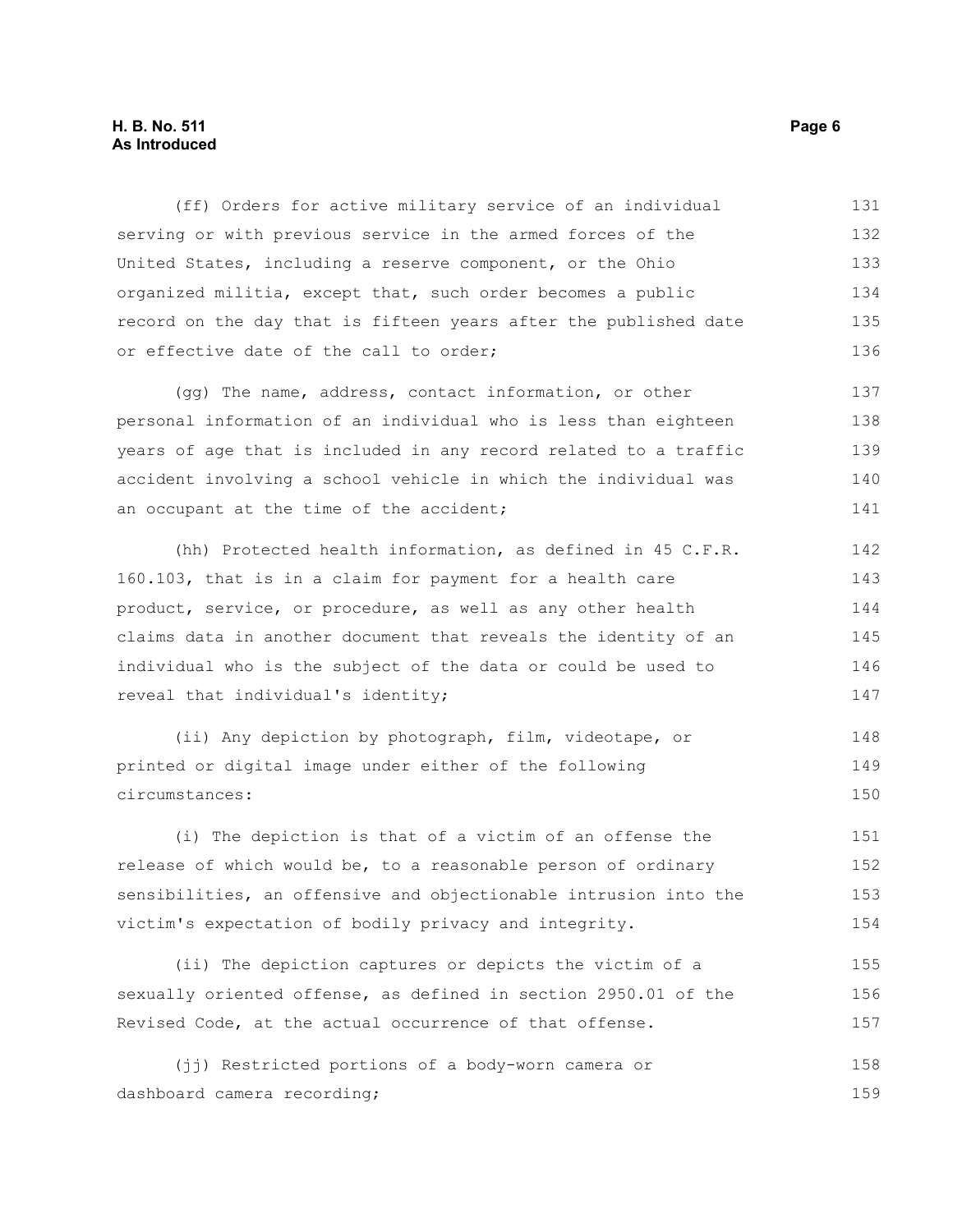#### **H. B. No. 511** Page 7 **As Introduced**

(kk) In the case of a fetal-infant mortality review board acting under sections 3707.70 to 3707.77 of the Revised Code, records, documents, reports, or other information presented to the board or a person abstracting such materials on the board's behalf, statements made by review board members during board meetings, all work products of the board, and data submitted by the board to the department of health or a national infant death review database, other than the report prepared pursuant to section 3707.77 of the Revised Code. 160 161 162 163 164 165 166 167 168

(ll) Records, documents, reports, or other information presented to the pregnancy-associated mortality review board established under section 3738.01 of the Revised Code, statements made by board members during board meetings, all work products of the board, and data submitted by the board to the department of health, other than the biennial reports prepared under section 3738.08 of the Revised Code; 169 170 171 172 173 174 175

(mm) Except as otherwise provided in division (A)(1)(oo) of this section, telephone numbers for a victim, as defined in section 2930.01 of the Revised Code or a witness to a crime that are listed on any law enforcement record or report. 176 177 178 179

(nn) A preneed funeral contract, as defined in section 4717.01 of the Revised Code, and contract terms and personally identifying information of a preneed funeral contract, that is contained in a report submitted by or for a funeral home to the board of embalmers and funeral directors under division (C) of section 4717.13, division (J) of section 4717.31, or section 4717.41 of the Revised Code. 180 181 182 183 184 185 186

(oo) Telephone numbers for a party to a motor vehicle accident subject to the requirements of section 5502.11 of the Revised Code that are listed on any law enforcement record or 187 188 189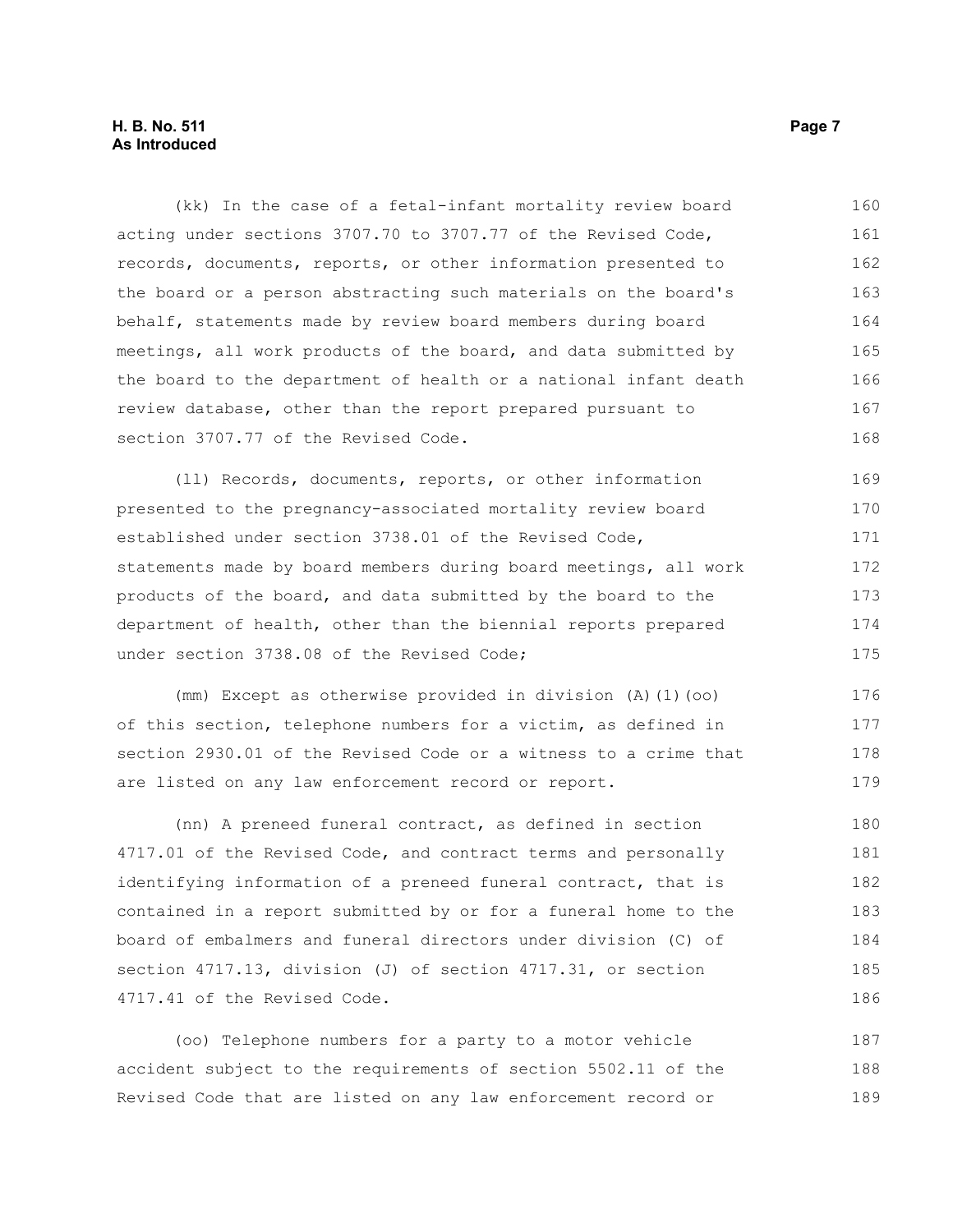#### **H. B. No. 511 Page 8 As Introduced**

report, except that the telephone numbers described in this division are not excluded from the definition of "public record" under this division on and after the thirtieth day after the occurrence of the motor vehicle accident. 190 191 192 193

A record that is not a public record under division (A)(1) of this section and that, under law, is permanently retained becomes a public record on the day that is seventy-five years after the day on which the record was created, except for any record protected by the attorney-client privilege, a trial preparation record as defined in this section, a statement prohibiting the release of identifying information signed under section 3107.083 of the Revised Code, a denial of release form filed pursuant to section 3107.46 of the Revised Code, or any record that is exempt from release or disclosure under section 149.433 of the Revised Code. If the record is a birth certificate and a biological parent's name redaction request form has been accepted under section 3107.391 of the Revised Code, the name of that parent shall be redacted from the birth certificate before it is released under this paragraph. If any other section of the Revised Code establishes a time period for disclosure of a record that conflicts with the time period specified in this section, the time period in the other section prevails. 194 195 196 197 198 199 200 201 202 203 204 205 206 207 208 209 210 211 212

(2) "Confidential law enforcement investigatory record" means any record that pertains to a law enforcement matter of a criminal, quasi-criminal, civil, or administrative nature, but only to the extent that the release of the record would create a high probability of disclosure of any of the following: 213 214 215 216 217

(a) The identity of a suspect who has not been charged with the offense to which the record pertains, or of an 218 219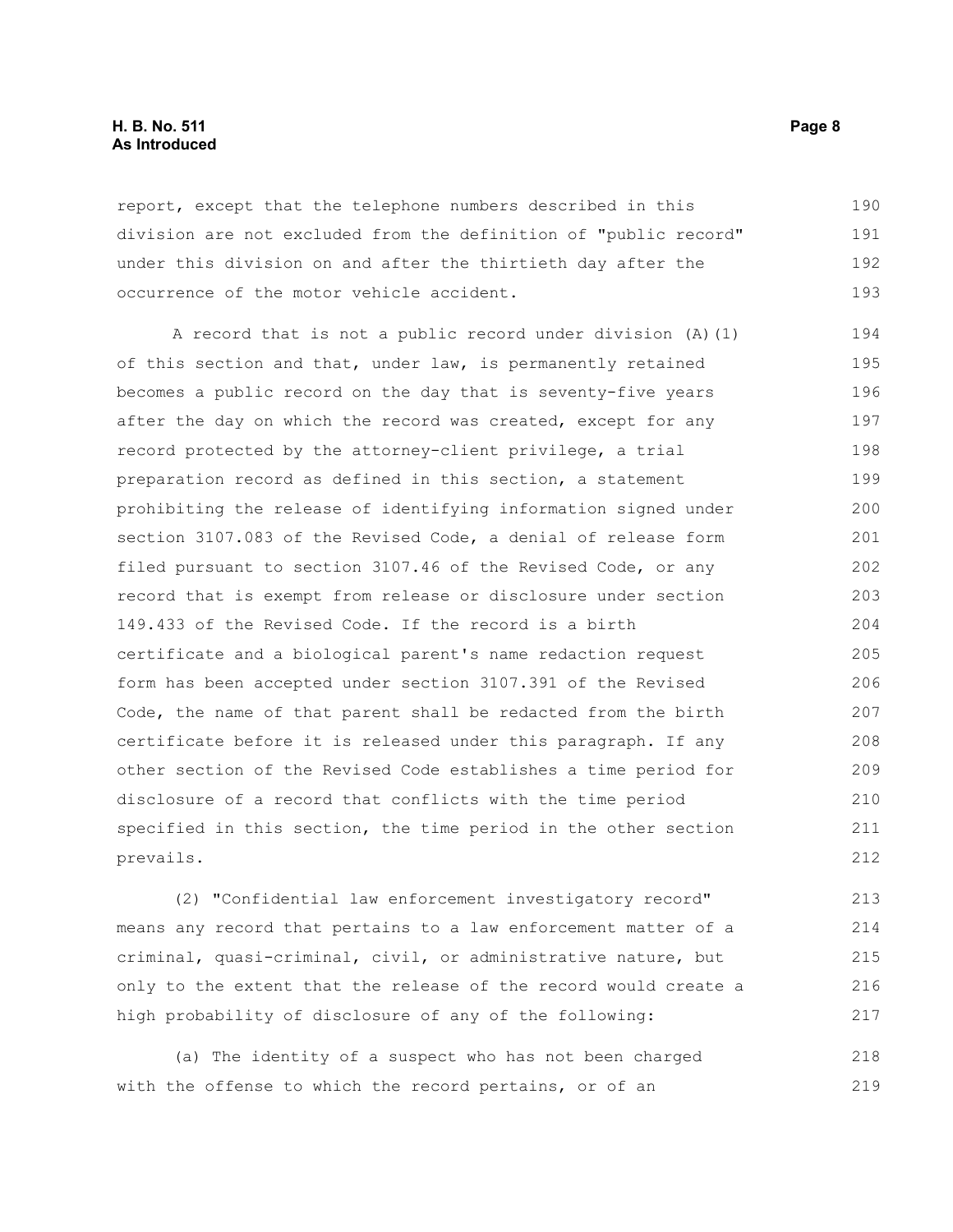reasonably promised; (b) Information provided by an information source or witness to whom confidentiality has been reasonably promised, which information would reasonably tend to disclose the source's or witness's identity; (c) Specific confidential investigatory techniques or procedures or specific investigatory work product; (d) Information that would endanger the life or physical safety of law enforcement personnel, a crime victim, a witness, or a confidential information source. (3) "Medical record" means any document or combination of documents, except births, deaths, and the fact of admission to or discharge from a hospital, that pertains to the medical history, diagnosis, prognosis, or medical condition of a patient and that is generated and maintained in the process of medical treatment. (4) "Trial preparation record" means any record that contains information that is specifically compiled in reasonable anticipation of, or in defense of, a civil or criminal action or proceeding, including the independent thought processes and personal trial preparation of an attorney. (5) "Intellectual property record" means a record, other than a financial or administrative record, that is produced or collected by or for faculty or staff of a state institution of higher learning in the conduct of or as a result of study or 221 222 223 224 225 226 227 228 229 230 231 232 233 234 235 236 237 238 239 240 241 242 243 244 245

information source or witness to whom confidentiality has been

research on an educational, commercial, scientific, artistic, technical, or scholarly issue, regardless of whether the study or research was sponsored by the institution alone or in 246 247 248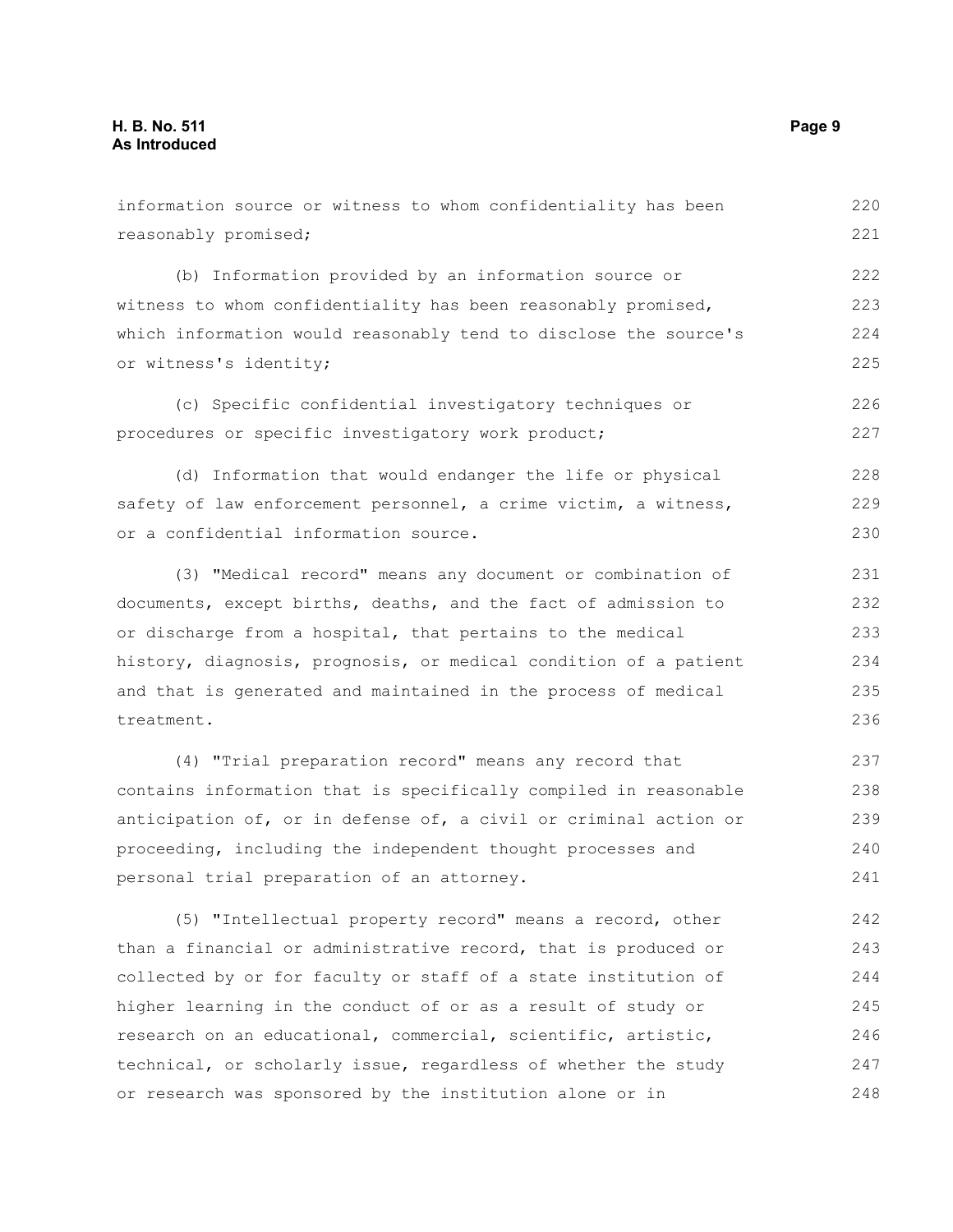conjunction with a governmental body or private concern, and that has not been publicly released, published, or patented. 249 250

(6) "Donor profile record" means all records about donors or potential donors to a public institution of higher education except the names and reported addresses of the actual donors and the date, amount, and conditions of the actual donation. 251 252 253 254

(7) "Designated public service worker" means a peace officer, parole officer, probation officer, bailiff, prosecuting attorney, assistant prosecuting attorney, correctional employee, county or multicounty corrections officer, community-based correctional facility employee, designated Ohio national guard member, protective services worker, youth services employee, firefighter, EMT, medical director or member of a cooperating physician advisory board of an emergency medical service organization, state board of pharmacy employee, investigator of the bureau of criminal identification and investigation, emergency service telecommunicator, forensic mental health provider, mental health evaluation provider, regional psychiatric hospital employee, judge, magistrate, or federal law enforcement officer. 255 256 257 258 259 260 261 262 263 264 265 266 267 268

(8) "Designated public service worker residential and familial information" means any information that discloses any of the following about a designated public service worker:

(a) The address of the actual personal residence of a designated public service worker, except for the following information: 272 273 274

(i) The address of the actual personal residence of a prosecuting attorney or judge; and 275 276

(ii) The state or political subdivision in which a 277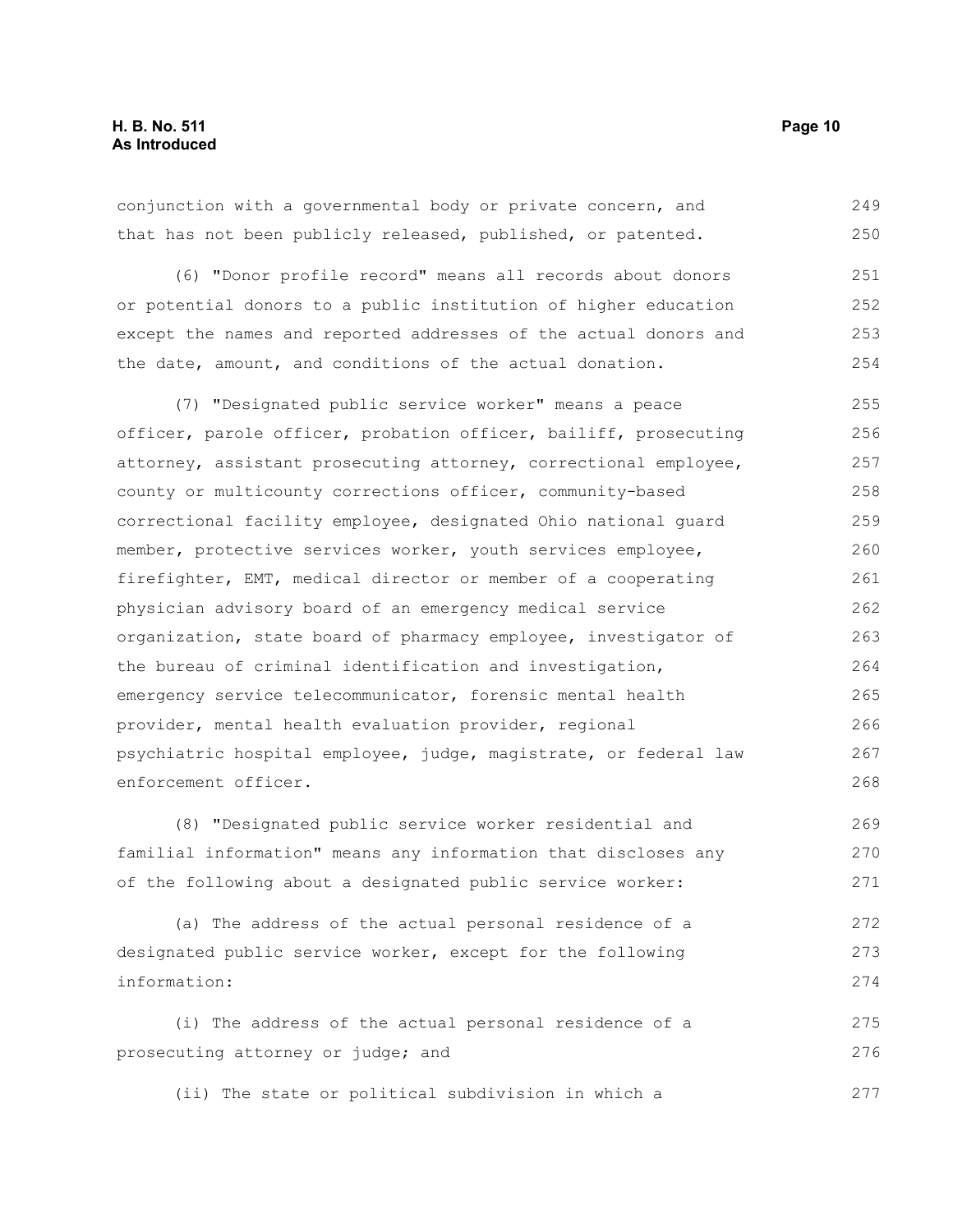| designated public service worker resides.                        | 278 |
|------------------------------------------------------------------|-----|
| (b) Information compiled from referral to or participation       | 279 |
| in an employee assistance program;                               | 280 |
| (c) The social security number, the residential telephone        | 281 |
| number, any bank account, debit card, charge card, or credit     | 282 |
| card number, or the emergency telephone number of, or any        | 283 |
| medical information pertaining to, a designated public service   | 284 |
| worker;                                                          | 285 |
| (d) The name of any beneficiary of employment benefits,          | 286 |
| including, but not limited to, life insurance benefits, provided | 287 |
| to a designated public service worker by the designated public   | 288 |
| service worker's employer;                                       | 289 |
| (e) The identity and amount of any charitable or                 | 290 |
| employment benefit deduction made by the designated public       | 291 |
| service worker's employer from the designated public service     | 292 |
| worker's compensation, unless the amount of the deduction is     | 293 |
| required by state or federal law;                                | 294 |
| (f) The name, the residential address, the name of the           | 295 |
| employer, the address of the employer, the social security       | 296 |
| number, the residential telephone number, any bank account,      | 297 |
| debit card, charge card, or credit card number, or the emergency | 298 |
| telephone number of the spouse, a former spouse, or any child of | 299 |
| a designated public service worker;                              | 300 |
| (g) A photograph of a peace officer who holds a position         | 301 |
| or has an assignment that may include undercover or plain        | 302 |
| clothes positions or assignments as determined by the peace      | 303 |
| officer's appointing authority.                                  | 304 |

(9) As used in divisions (A)(7) and (15) to (17) of this section: 305 306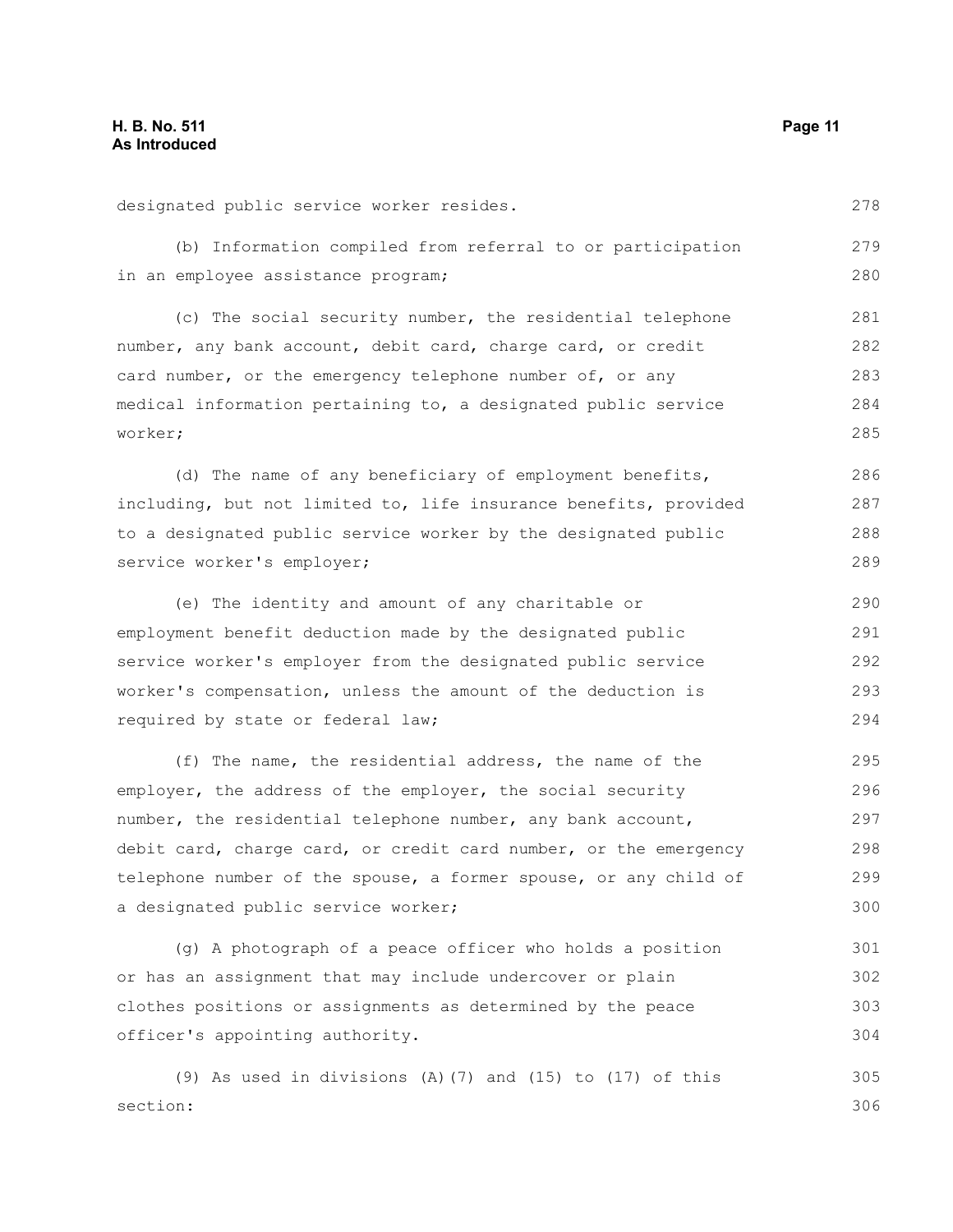#### **H. B. No. 511 Page 12 As Introduced**

"Peace officer" has the meaning defined in section 109.71 of the Revised Code and also includes the superintendent and troopers of the state highway patrol; it does not include the sheriff of a county or a supervisory employee who, in the absence of the sheriff, is authorized to stand in for, exercise the authority of, and perform the duties of the sheriff. 307 308 309 310 311 312

"Correctional employee" means any employee of the department of rehabilitation and correction who in the course of performing the employee's job duties has or has had contact with inmates and persons under supervision. 313 314 315 316

"County or multicounty corrections officer" means any corrections officer employed by any county or multicounty correctional facility. 317 318 319

"Designated Ohio national guard member" means a member of the Ohio national guard who is participating in duties related to remotely piloted aircraft, including, but not limited to, pilots, sensor operators, and mission intelligence personnel, duties related to special forces operations, or duties related to cybersecurity, and is designated by the adjutant general as a designated public service worker for those purposes. 320 321 322 323 324 325 326

"Protective services worker" means any employee of a county agency who is responsible for child protective services, child support services, or adult protective services. 327 328 329

"Youth services employee" means any employee of the department of youth services who in the course of performing the employee's job duties has or has had contact with children committed to the custody of the department of youth services. 330 331 332 333

"Firefighter" means any regular, paid or volunteer, member of a lawfully constituted fire department of a municipal 334 335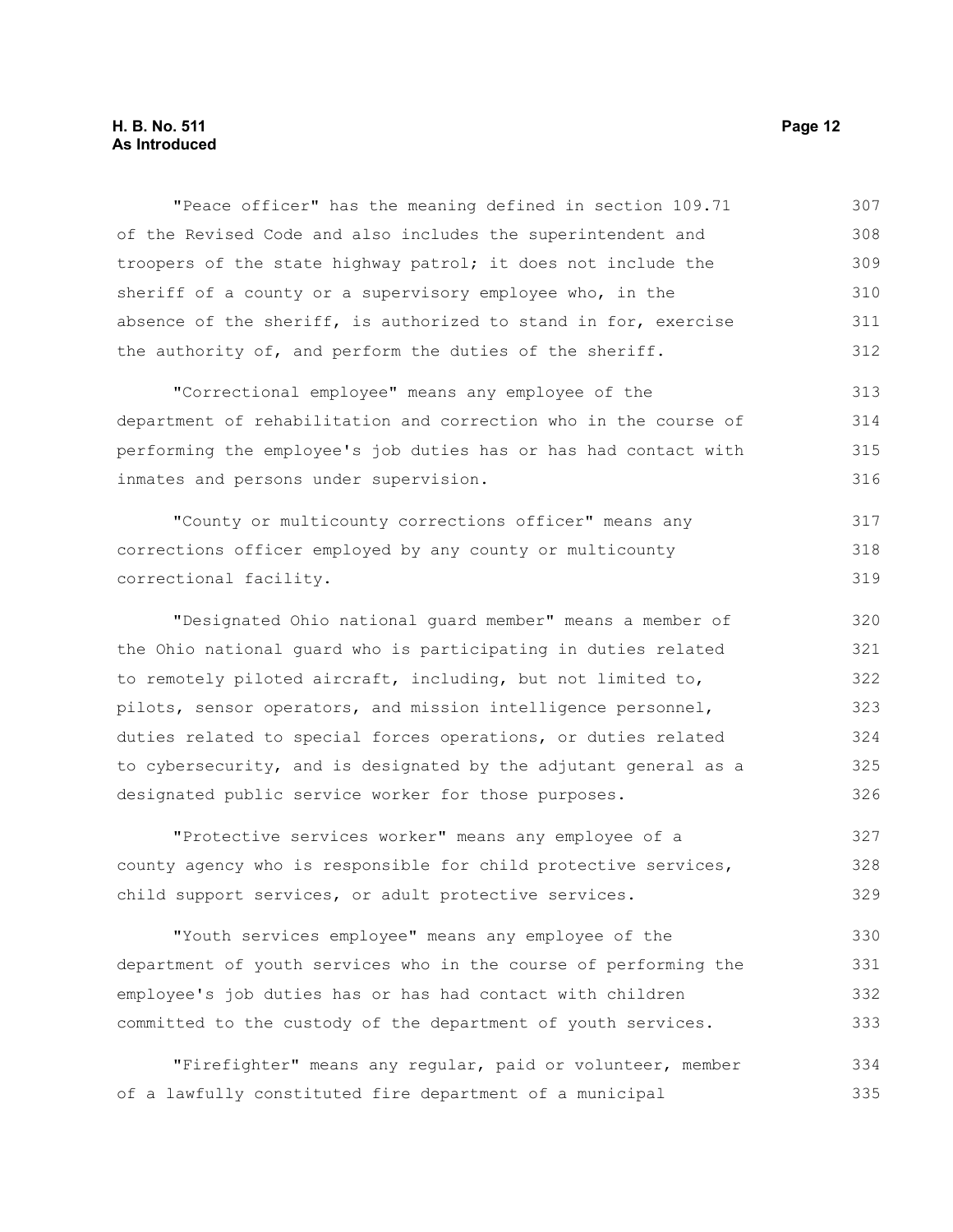corporation, township, fire district, or village.

"EMT" means EMTs-basic, EMTs-I, and paramedics that provide emergency medical services for a public emergency medical service organization. "Emergency medical service organization," "EMT-basic," "EMT-I," and "paramedic" have the meanings defined in section 4765.01 of the Revised Code. 337 338 339 340 341

"Investigator of the bureau of criminal identification and investigation" has the meaning defined in section 2903.11 of the Revised Code. 342 343 344

"Emergency service telecommunicator" has the meaning defined in section 4742.01 of the Revised Code. 345 346

"Forensic mental health provider" means any employee of a community mental health service provider or local alcohol, drug addiction, and mental health services board who, in the course of the employee's duties, has contact with persons committed to a local alcohol, drug addiction, and mental health services board by a court order pursuant to section 2945.38, 2945.39, 2945.40, or 2945.402 of the Revised Code. 347 348 349 350 351 352 353

"Mental health evaluation provider" means an individual who, under Chapter 5122. of the Revised Code, examines a respondent who is alleged to be a mentally ill person subject to court order, as defined in section 5122.01 of the Revised Code, and reports to the probate court the respondent's mental condition. 354 355 356 357 358 359

"Regional psychiatric hospital employee" means any employee of the department of mental health and addiction services who, in the course of performing the employee's duties, has contact with patients committed to the department of mental health and addiction services by a court order pursuant to 360 361 362 363 364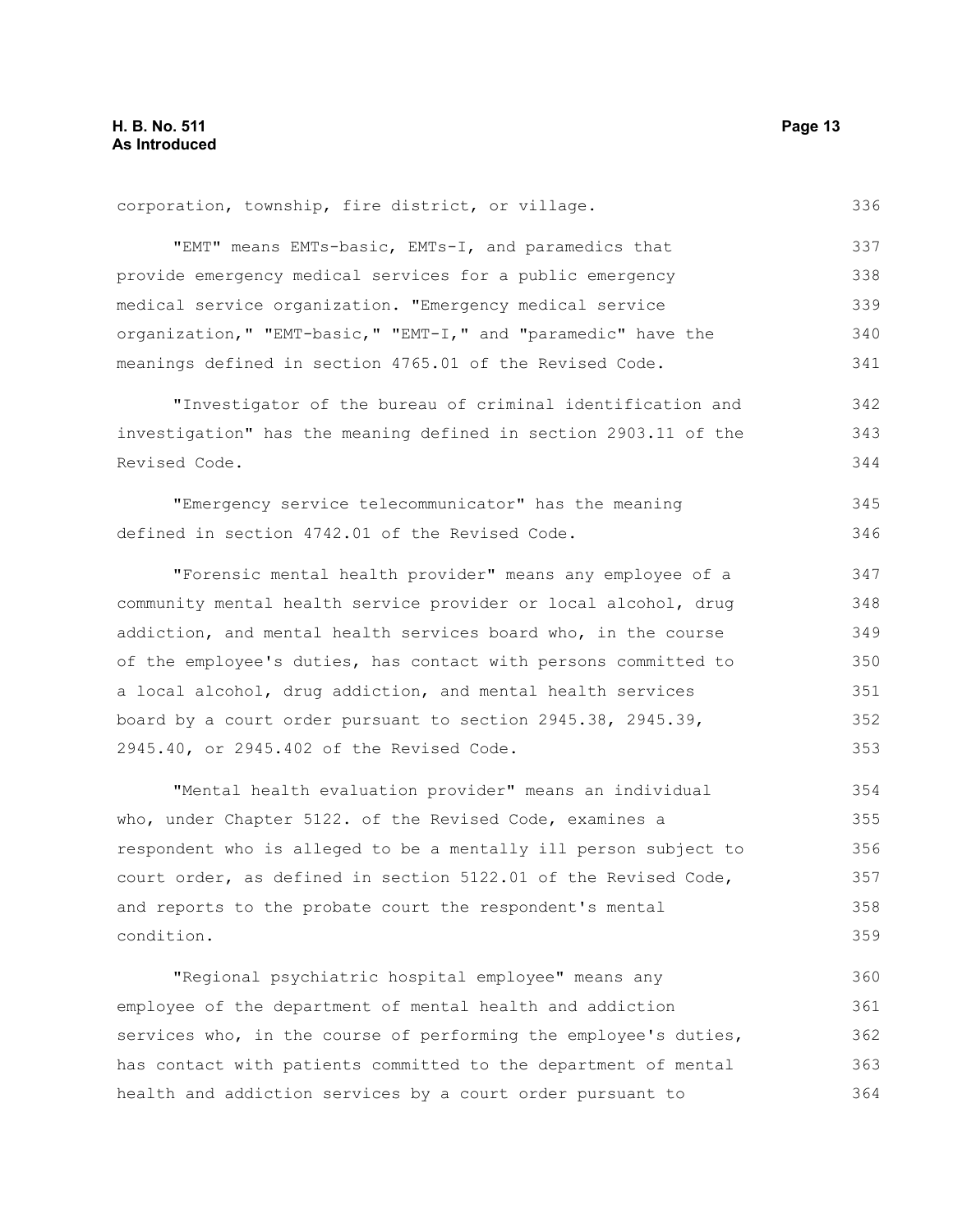section 2945.38, 2945.39, 2945.40, or 2945.402 of the Revised Code. "Federal law enforcement officer" has the meaning defined in section 9.88 of the Revised Code. (10) "Information pertaining to the recreational activities of a person under the age of eighteen" means information that is kept in the ordinary course of business by a public office, that pertains to the recreational activities of a person under the age of eighteen years, and that discloses any of the following: (a) The address or telephone number of a person under the age of eighteen or the address or telephone number of that person's parent, guardian, custodian, or emergency contact person; (b) The social security number, birth date, or photographic image of a person under the age of eighteen; (c) Any medical record, history, or information pertaining to a person under the age of eighteen; (d) Any additional information sought or required about a person under the age of eighteen for the purpose of allowing that person to participate in any recreational activity conducted or sponsored by a public office or to use or obtain admission privileges to any recreational facility owned or operated by a public office. (11) "Community control sanction" has the meaning defined in section 2929.01 of the Revised Code. (12) "Post-release control sanction" has the meaning defined in section 2967.01 of the Revised Code. 365 366 367 368 369 370 371 372 373 374 375 376 377 378 379 380 381 382 383 384 385 386 387 388 389 390 391 392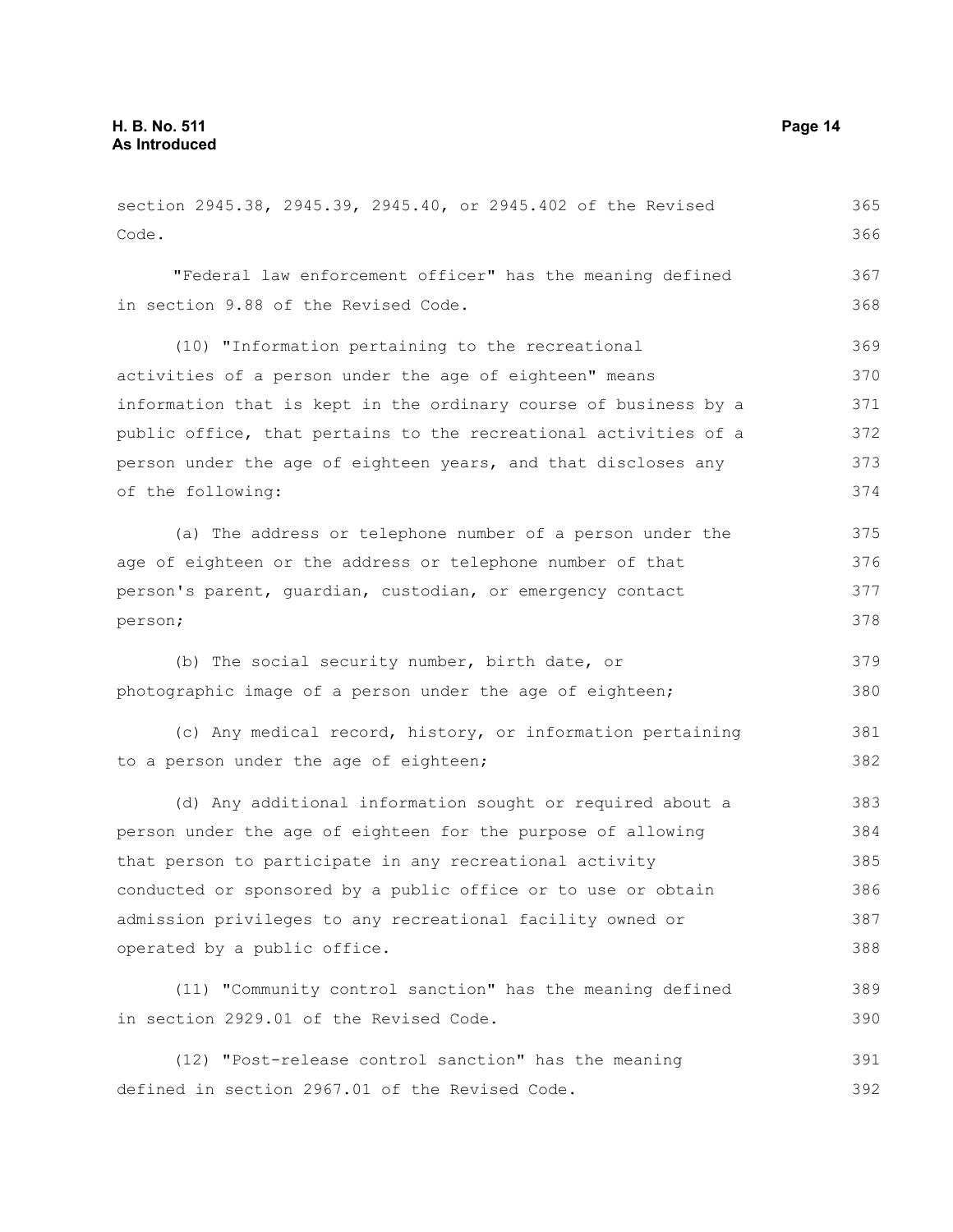#### **H. B. No. 511 Page 15 As Introduced**

(13) "Redaction" means obscuring or deleting any information that is exempt from the duty to permit public inspection or copying from an item that otherwise meets the definition of a "record" in section 149.011 of the Revised Code. 393 394 395 396

(14) "Designee," "elected official," and "future official" have the meanings defined in section 109.43 of the Revised Code. 397 398

(15) "Body-worn camera" means a visual and audio recording device worn on the person of a peace officer while the peace officer is engaged in the performance of the peace officer's duties. 399 400 401 402

(16) "Dashboard camera" means a visual and audio recording device mounted on a peace officer's vehicle or vessel that is used while the peace officer is engaged in the performance of the peace officer's duties. 403 404 405 406

(17) "Restricted portions of a body-worn camera or dashboard camera recording" means any visual or audio portion of a body-worn camera or dashboard camera recording that shows, communicates, or discloses any of the following: 407 408 409 410

(a) The image or identity of a child or information that could lead to the identification of a child who is a primary subject of the recording when the law enforcement agency knows or has reason to know the person is a child based on the law enforcement agency's records or the content of the recording; 411 412 413 414 415

(b) The death of a person or a deceased person's body, unless the death was caused by a peace officer or, subject to division (H)(1) of this section, the consent of the decedent's executor or administrator has been obtained; 416 417 418 419

(c) The death of a peace officer, firefighter, paramedic, or other first responder, occurring while the decedent was 420 421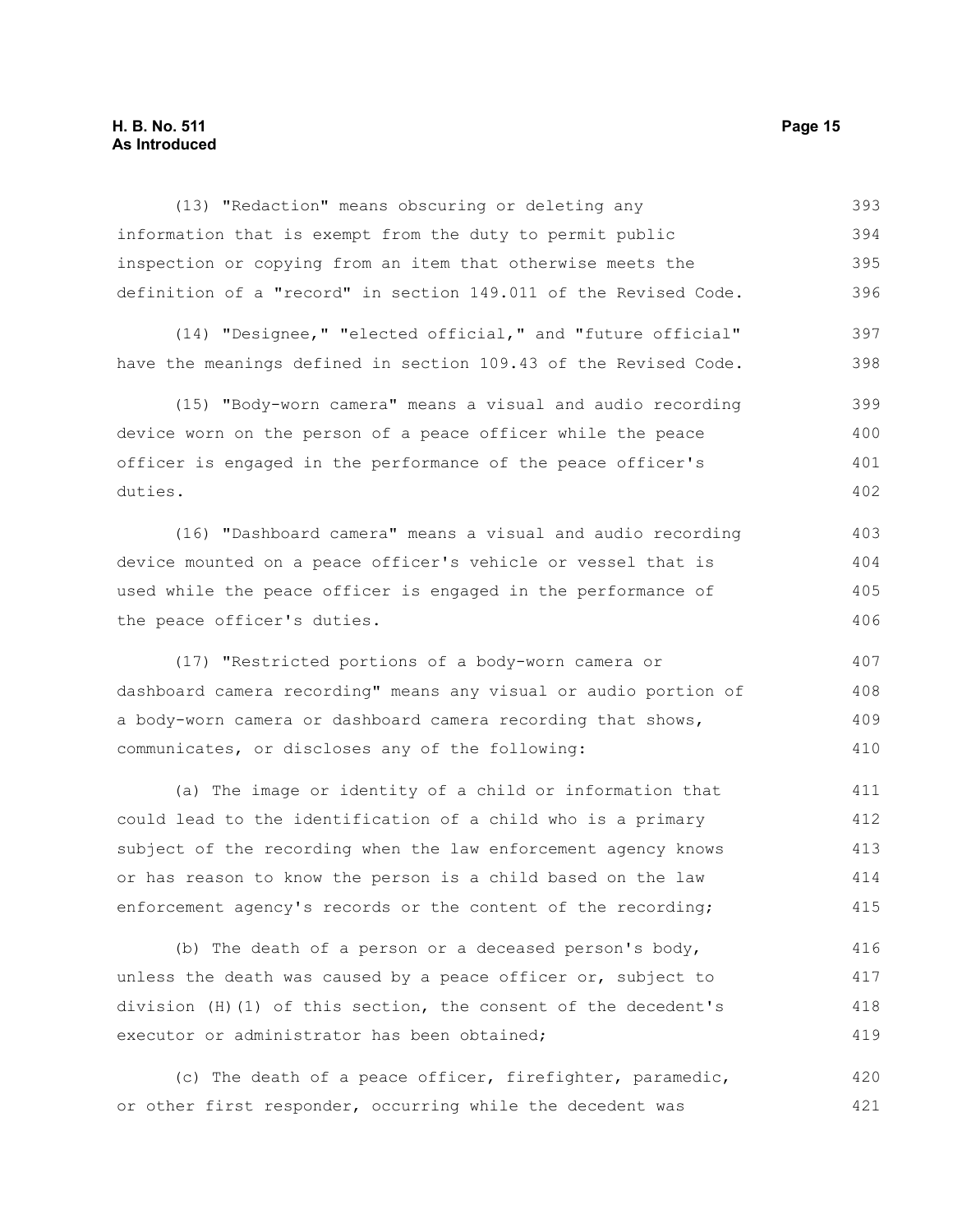engaged in the performance of official duties, unless, subject to division (H)(1) of this section, the consent of the decedent's executor or administrator has been obtained; (d) Grievous bodily harm, unless the injury was effected by a peace officer or, subject to division (H)(1) of this section, the consent of the injured person or the injured person's guardian has been obtained; (e) An act of severe violence against a person that results in serious physical harm to the person, unless the act and injury was effected by a peace officer or, subject to division (H)(1) of this section, the consent of the injured person or the injured person's guardian has been obtained; (f) Grievous bodily harm to a peace officer, firefighter, paramedic, or other first responder, occurring while the injured person was engaged in the performance of official duties, unless, subject to division (H)(1) of this section, the consent of the injured person or the injured person's guardian has been obtained; 422 423 424 425 426 427 428 429 430 431 432 433 434 435 436 437 438 439

(g) An act of severe violence resulting in serious physical harm against a peace officer, firefighter, paramedic, or other first responder, occurring while the injured person was engaged in the performance of official duties, unless, subject to division (H)(1) of this section, the consent of the injured person or the injured person's guardian has been obtained; 440 441 442 443 444 445

(h) A person's nude body, unless, subject to division (H) (1) of this section, the person's consent has been obtained; 446 447

(i) Protected health information, the identity of a person in a health care facility who is not the subject of a law enforcement encounter, or any other information in a health care 448 449 450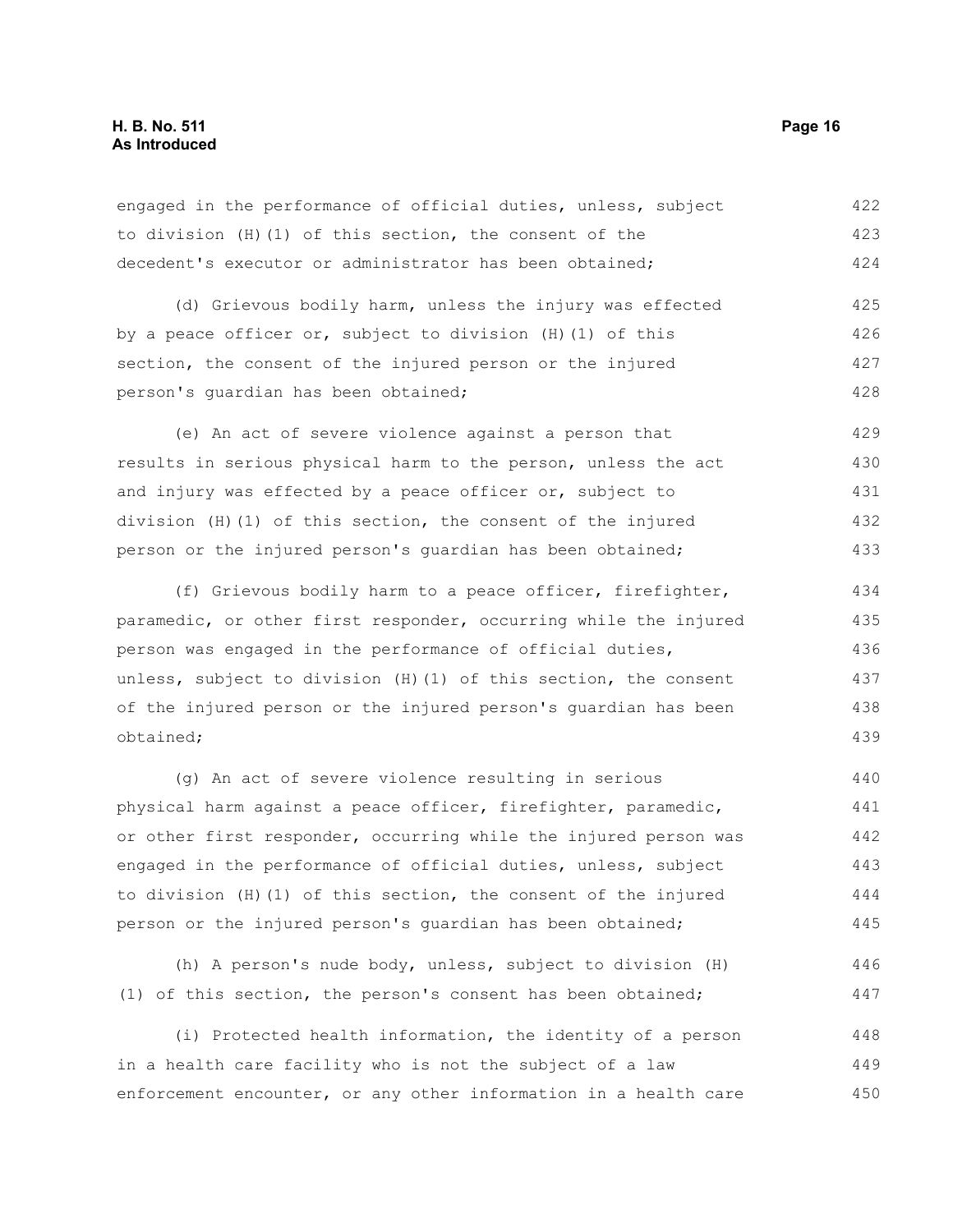facility that could identify a person who is not the subject of a law enforcement encounter; (j) Information that could identify the alleged victim of a sex offense, menacing by stalking, or domestic violence; (k) Information, that does not constitute a confidential law enforcement investigatory record, that could identify a person who provides sensitive or confidential information to a law enforcement agency when the disclosure of the person's identity or the information provided could reasonably be expected to threaten or endanger the safety or property of the person or another person; (l) Personal information of a person who is not arrested, cited, charged, or issued a written warning by a peace officer; (m) Proprietary police contingency plans or tactics that are intended to prevent crime and maintain public order and safety; (n) A personal conversation unrelated to work between peace officers or between a peace officer and an employee of a law enforcement agency; (o) A conversation between a peace officer and a member of the public that does not concern law enforcement activities; (p) The interior of a residence, unless the interior of a residence is the location of an adversarial encounter with, or a use of force by, a peace officer; (q) Any portion of the interior of a private business that 451 452 453 454 455 456 457 458 459 460 461 462 463 464 465 466 467 468 469 470 471 472 473 474 475

As used in division (A)(17) of this section: 478

is not open to the public, unless an adversarial encounter with, or a use of force by, a peace officer occurs in that location.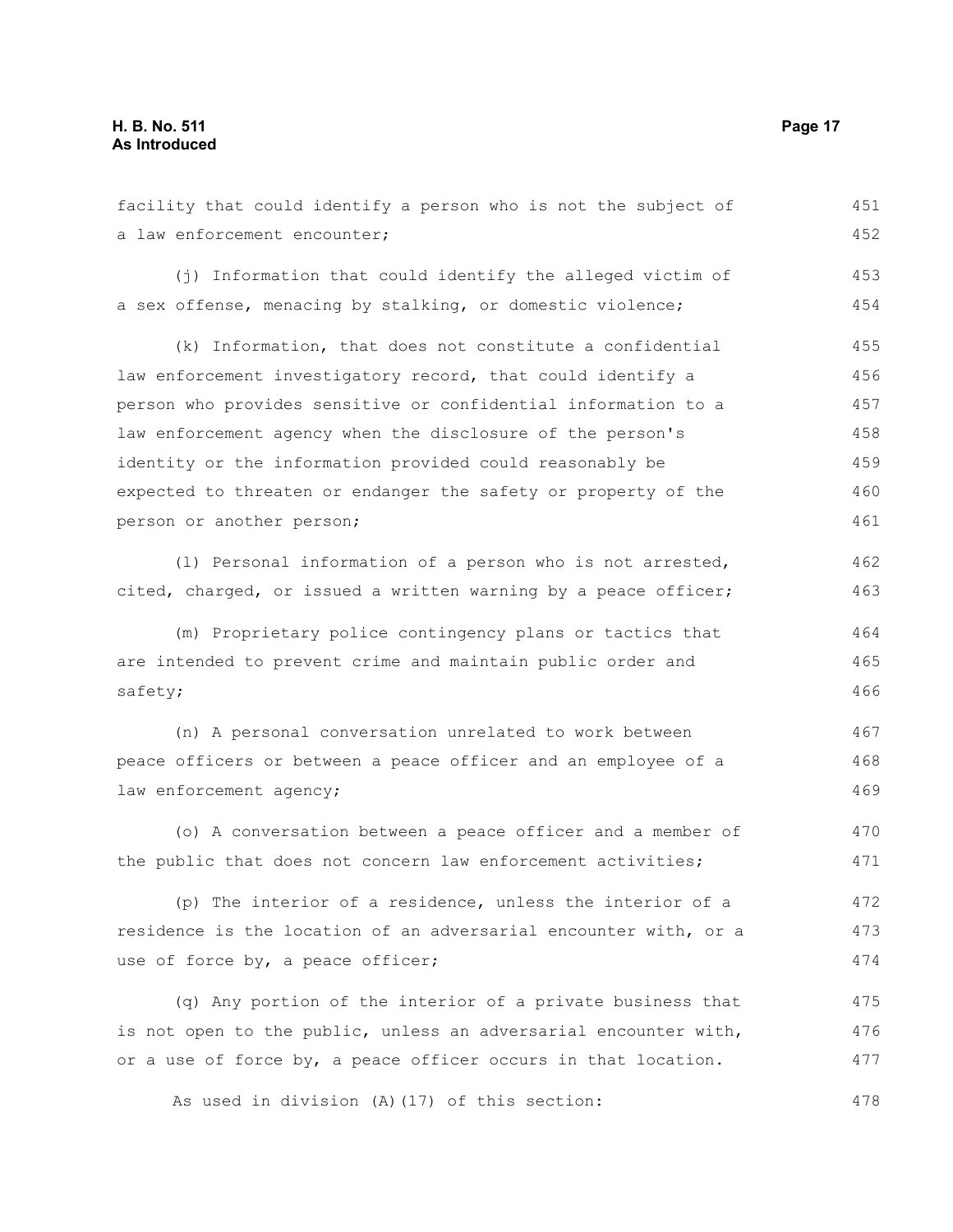| "Grievous bodily harm" has the same meaning as in section       | 479 |
|-----------------------------------------------------------------|-----|
| 5924.120 of the Revised Code.                                   | 480 |
| "Health care facility" has the same meaning as in section       | 481 |
| 1337.11 of the Revised Code.                                    | 482 |
| "Protected health information" has the same meaning as in       | 483 |
| 45 C.F.R. 160.103.                                              | 484 |
| "Law enforcement agency" has the same meaning as in             | 485 |
| section 2925.61 of the Revised Code.                            | 486 |
| "Personal information" means any government-issued              | 487 |
| identification number, date of birth, address, financial        | 488 |
| information, or criminal justice information from the law       | 489 |
| enforcement automated data system or similar databases.         | 490 |
| "Sex offense" has the same meaning as in section 2907.10        | 491 |
| of the Revised Code.                                            | 492 |
| "Firefighter," "paramedic," and "first responder" have the      | 493 |
| same meanings as in section 4765.01 of the Revised Code.        | 494 |
| (B) (1) Upon request by any person and subject to division      | 495 |
| (B) (8) of this section, all public records responsive to the   | 496 |
| request shall be promptly prepared and made available for       | 497 |
| inspection to the requester at all reasonable times during      | 498 |
| regular business hours. Subject to division (B) (8) of this     | 499 |
| section, upon request by any person, a public office or person  | 500 |
| responsible for public records shall make copies of the         | 501 |
| requested public record available to the requester at cost and  | 502 |
| within a reasonable period of time. If a public record contains | 503 |
| information that is exempt from the duty to permit public       | 504 |
| inspection or to copy the public record, the public office or   | 505 |
| the person responsible for the public record shall make         | 506 |
| available all of the information within the public record that  | 507 |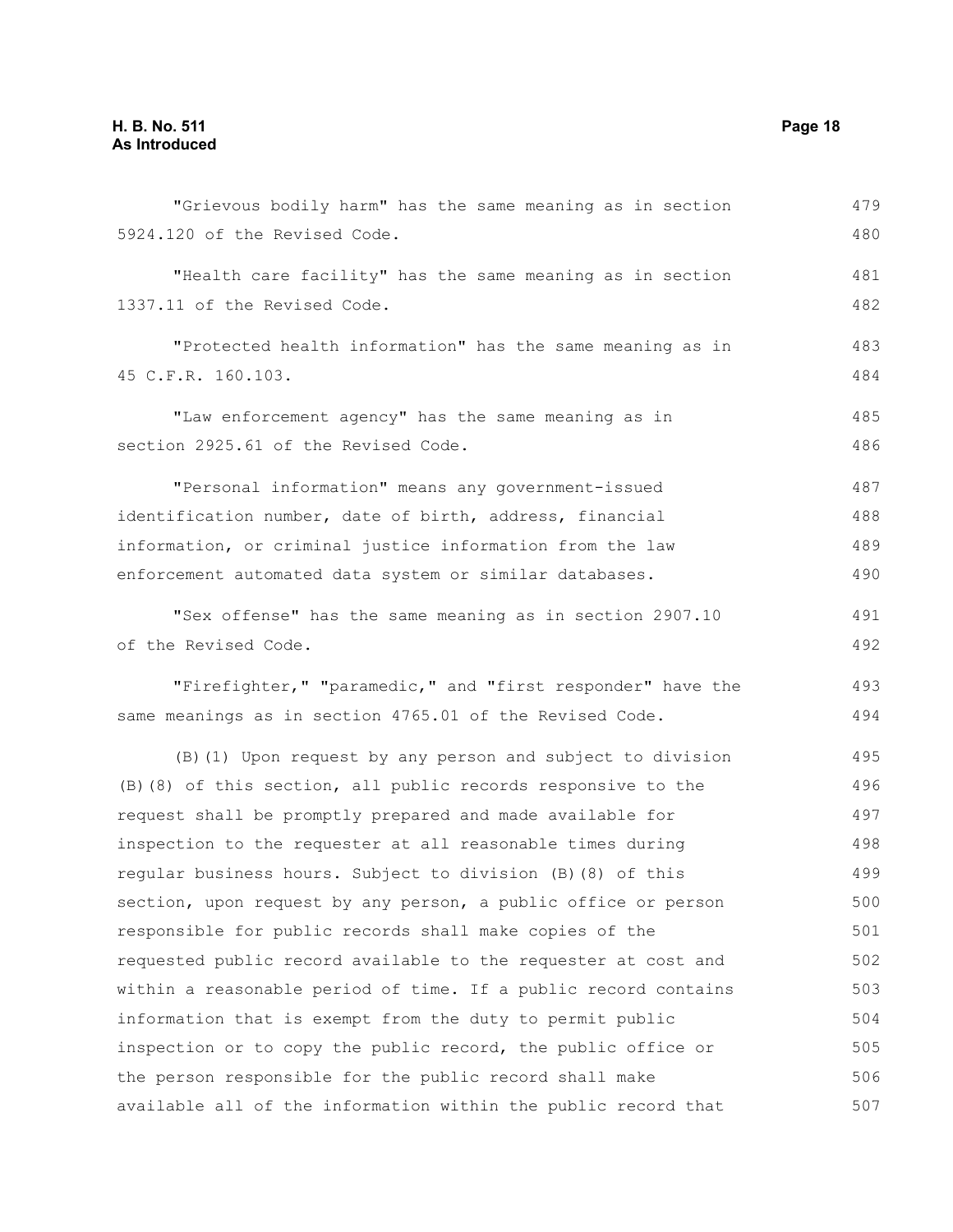#### **H. B. No. 511 Page 19 As Introduced**

is not exempt. When making that public record available for public inspection or copying that public record, the public office or the person responsible for the public record shall notify the requester of any redaction or make the redaction plainly visible. A redaction shall be deemed a denial of a request to inspect or copy the redacted information, except if federal or state law authorizes or requires a public office to make the redaction. 508 509 510 511 512 513 514 515

(2) To facilitate broader access to public records, a public office or the person responsible for public records shall organize and maintain public records in a manner that they can be made available for inspection or copying in accordance with division (B) of this section. A public office also shall have available a copy of its current records retention schedule at a location readily available to the public. If a requester makes an ambiguous or overly broad request or has difficulty in making a request for copies or inspection of public records under this section such that the public office or the person responsible for the requested public record cannot reasonably identify what public records are being requested, the public office or the person responsible for the requested public record may deny the request but shall provide the requester with an opportunity to revise the request by informing the requester of the manner in which records are maintained by the public office and accessed in the ordinary course of the public office's or person's duties. 516 517 518 519 520 521 522 523 524 525 526 527 528 529 530 531 532 533

(3) If a request is ultimately denied, in part or in whole, the public office or the person responsible for the requested public record shall provide the requester with an explanation, including legal authority, setting forth why the request was denied. If the initial request was provided in 534 535 536 537 538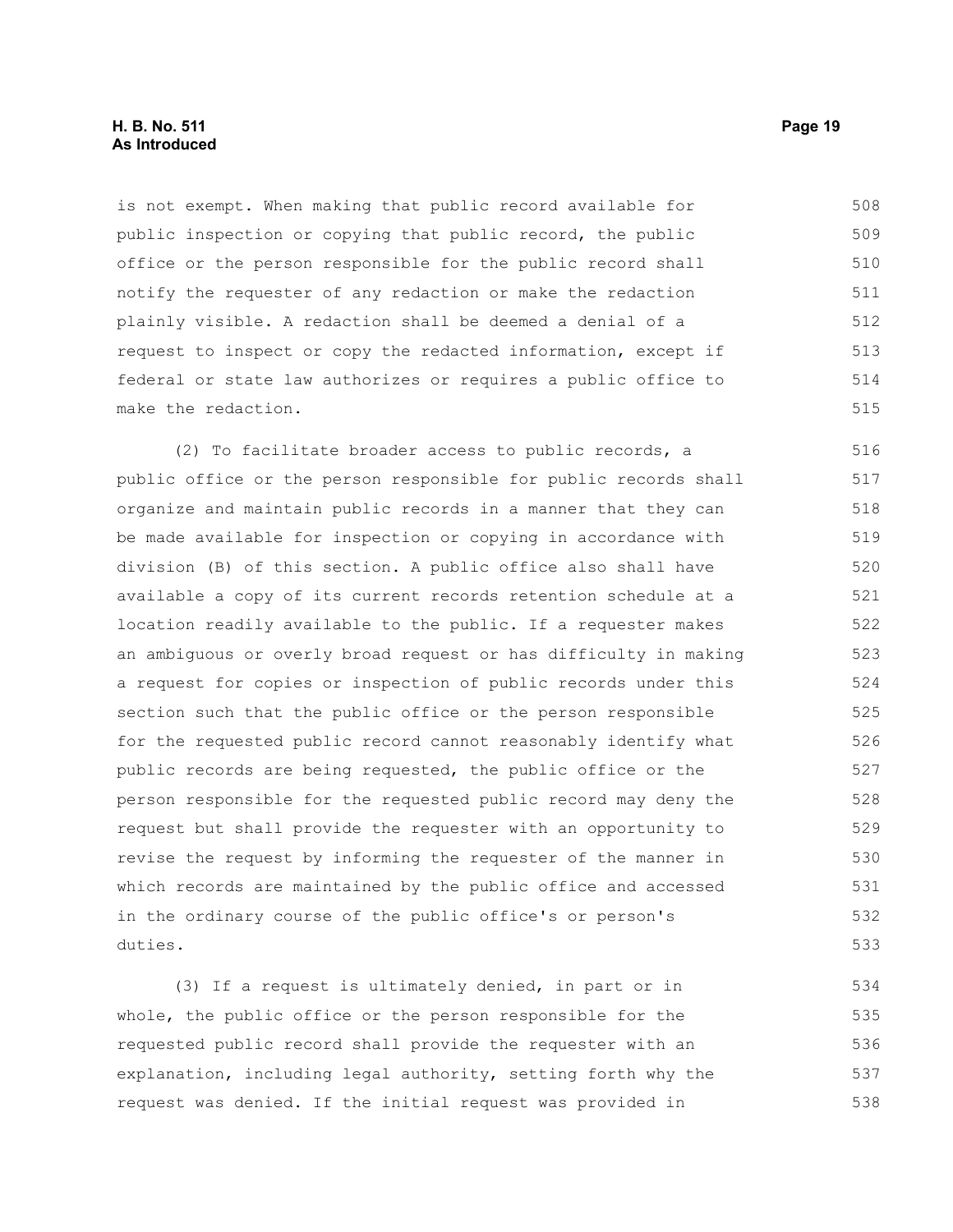#### **H. B. No. 511 Page 20 As Introduced**

writing, the explanation also shall be provided to the requester in writing. The explanation shall not preclude the public office or the person responsible for the requested public record from relying upon additional reasons or legal authority in defending an action commenced under division (C) of this section. 539 540 541 542 543

(4) Unless specifically required or authorized by state or federal law or in accordance with division (B) of this section, no public office or person responsible for public records may limit or condition the availability of public records by requiring disclosure of the requester's identity or the intended use of the requested public record. Any requirement that the requester disclose the requester's identity or the intended use of the requested public record constitutes a denial of the request. 544 545 546 547 548 549 550 551 552

(5) A public office or person responsible for public records may ask a requester to make the request in writing, may ask for the requester's identity, and may inquire about the intended use of the information requested, but may do so only after disclosing to the requester that a written request is not mandatory, that the requester may decline to reveal the requester's identity or the intended use, and when a written request or disclosure of the identity or intended use would benefit the requester by enhancing the ability of the public office or person responsible for public records to identify, locate, or deliver the public records sought by the requester. 553 554 555 556 557 558 559 560 561 562 563

(6) If any person requests a copy of a public record in accordance with division (B) of this section, the public office or person responsible for the public record may require the requester to pay in advance the cost involved in providing the copy of the public record in accordance with the choice made by 564 565 566 567 568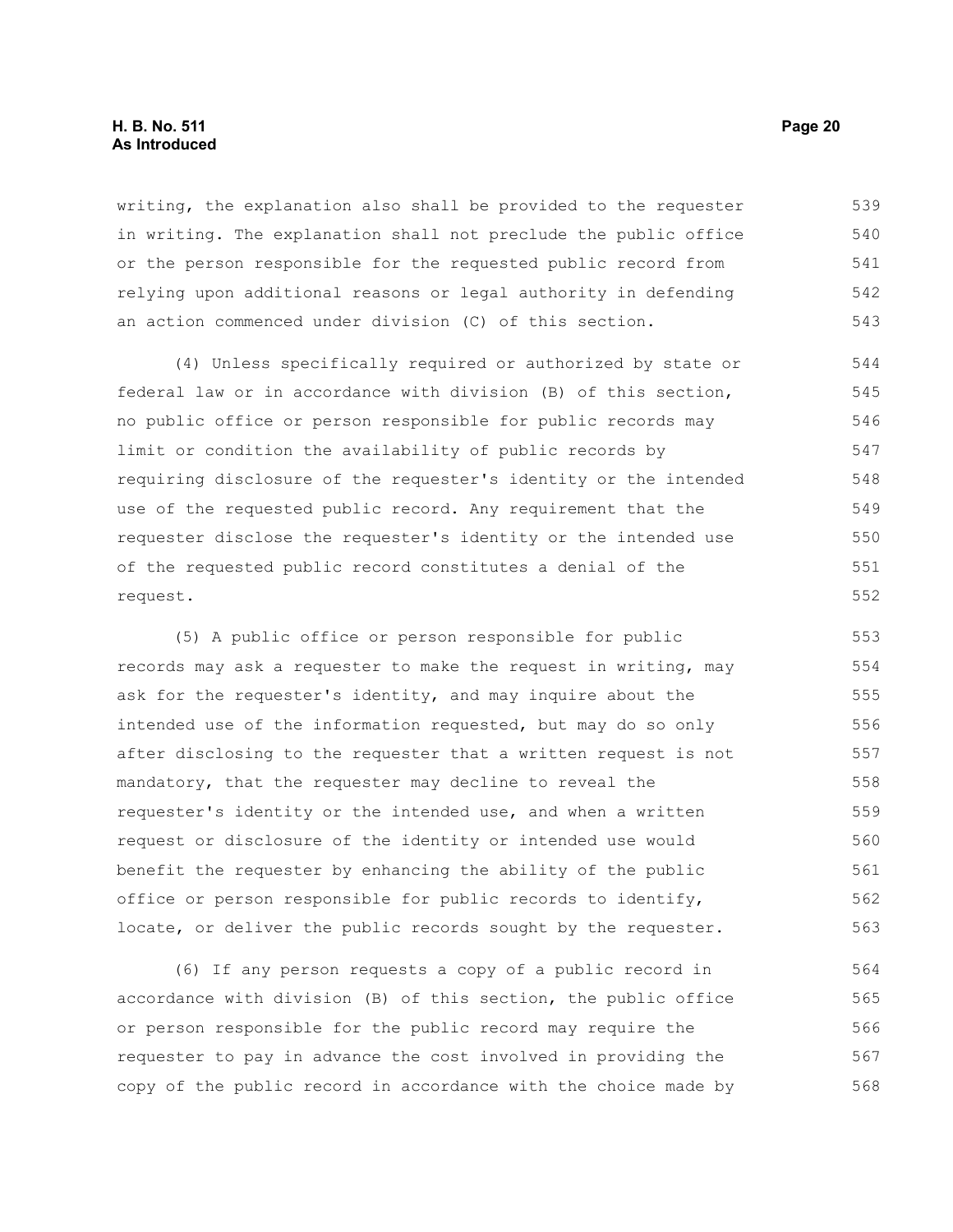#### **H. B. No. 511 Page 21 As Introduced**

the requester under this division. The public office or the person responsible for the public record shall permit the requester to choose to have the public record duplicated upon paper, upon the same medium upon which the public office or person responsible for the public record keeps it, or upon any other medium upon which the public office or person responsible for the public record determines that it reasonably can be duplicated as an integral part of the normal operations of the public office or person responsible for the public record. When the requester makes a choice under this division, the public office or person responsible for the public record shall provide a copy of it in accordance with the choice made by the requester. Nothing in this section requires a public office or person responsible for the public record to allow the requester of a copy of the public record to make the copies of the public record. 569 570 571 572 573 574 575 576 577 578 579 580 581 582 583 584

(7)(a) Upon a request made in accordance with division (B) of this section and subject to division (B)(6) of this section, a public office or person responsible for public records shall transmit a copy of a public record to any person by United States mail or by any other means of delivery or transmission within a reasonable period of time after receiving the request for the copy. The public office or person responsible for the public record may require the person making the request to pay in advance the cost of postage if the copy is transmitted by United States mail or the cost of delivery if the copy is transmitted other than by United States mail, and to pay in advance the costs incurred for other supplies used in the mailing, delivery, or transmission. 585 586 587 588 589 590 591 592 593 594 595 596 597

(b) Any public office may adopt a policy and procedures that it will follow in transmitting, within a reasonable period 598 599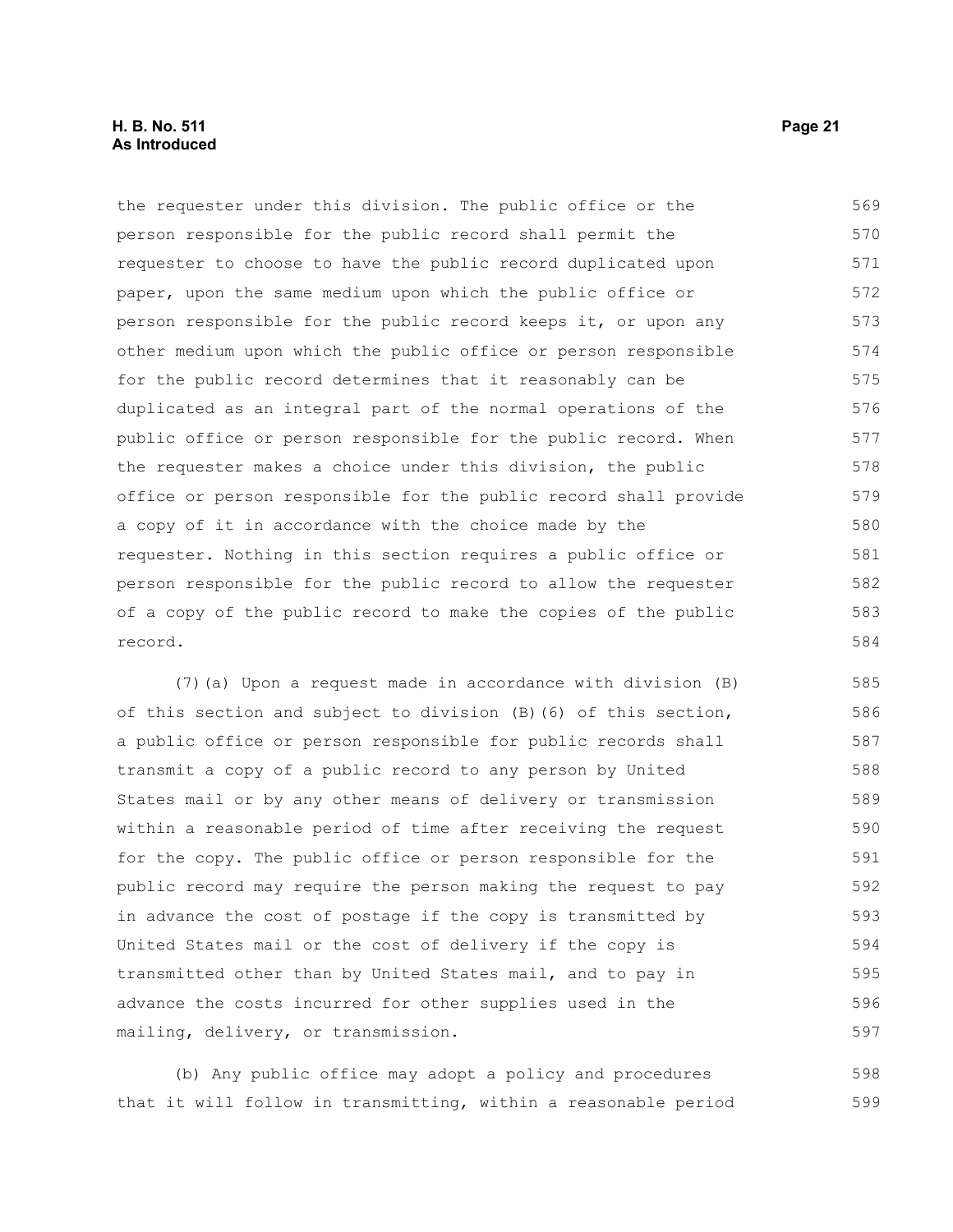of time after receiving a request, copies of public records by United States mail or by any other means of delivery or transmission pursuant to division (B)(7) of this section. A public office that adopts a policy and procedures under division (B)(7) of this section shall comply with them in performing its duties under that division. 600 601 602 603 604 605

(c) In any policy and procedures adopted under division (B)(7) of this section:

(i) A public office may limit the number of records requested by a person that the office will physically deliver by United States mail or by another delivery service to ten per month, unless the person certifies to the office in writing that the person does not intend to use or forward the requested records, or the information contained in them, for commercial purposes; 608 609 610 611 612 613 614

(ii) A public office that chooses to provide some or all of its public records on a web site that is fully accessible to and searchable by members of the public at all times, other than during acts of God outside the public office's control or maintenance, and that charges no fee to search, access, download, or otherwise receive records provided on the web site, may limit to ten per month the number of records requested by a person that the office will deliver in a digital format, unless the requested records are not provided on the web site and unless the person certifies to the office in writing that the person does not intend to use or forward the requested records, or the information contained in them, for commercial purposes. 615 616 617 618 619 620 621 622 623 624 625 626

(iii) For purposes of division (B)(7) of this section, "commercial" shall be narrowly construed and does not include reporting or gathering news, reporting or gathering information 627 628 629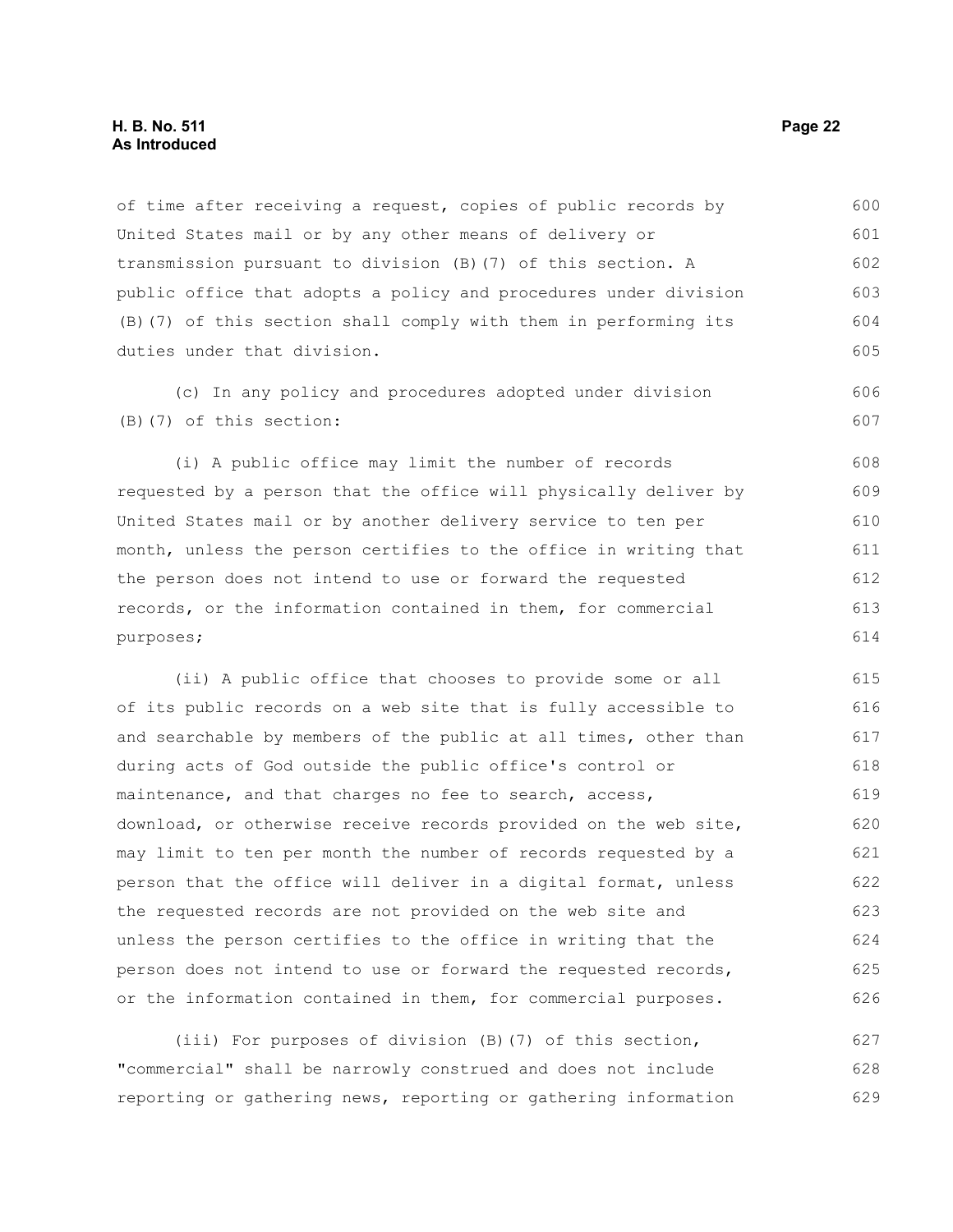to assist citizen oversight or understanding of the operation or activities of government, or nonprofit educational research. 630 631

(8) A public office or person responsible for public records is not required to permit a person who is incarcerated pursuant to a criminal conviction or a juvenile adjudication to inspect or to obtain a copy of any public record concerning a criminal investigation or prosecution or concerning what would be a criminal investigation or prosecution if the subject of the investigation or prosecution were an adult, unless the request to inspect or to obtain a copy of the record is for the purpose of acquiring information that is subject to release as a public record under this section and the judge who imposed the sentence or made the adjudication with respect to the person, or the judge's successor in office, finds that the information sought in the public record is necessary to support what appears to be a justiciable claim of the person. 632 633 634 635 636 637 638 639 640 641 642 643 644 645

(9)(a) Upon written request made and signed by a journalist, a public office, or person responsible for public records, having custody of the records of the agency employing a specified designated public service worker shall disclose to the journalist the address of the actual personal residence of the designated public service worker and, if the designated public service worker's spouse, former spouse, or child is employed by a public office, the name and address of the employer of the designated public service worker's spouse, former spouse, or child. The request shall include the journalist's name and title and the name and address of the journalist's employer and shall state that disclosure of the information sought would be in the public interest. 646 647 648 649 650 651 652 653 654 655 656 657 658

(b) Division (B)(9)(a) of this section also applies to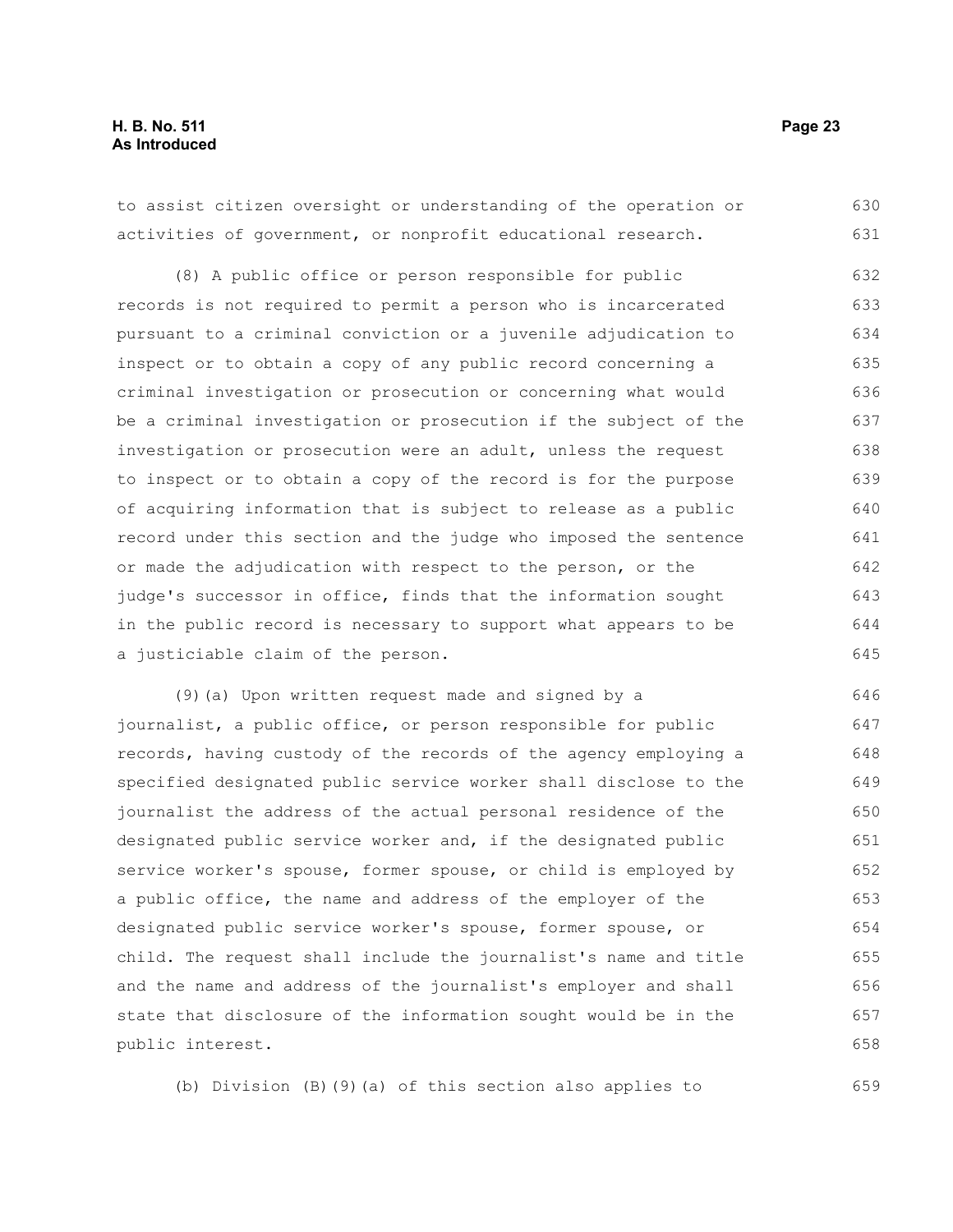journalist requests for:

(i) Customer information maintained by a municipally owned or operated public utility, other than social security numbers and any private financial information such as credit reports, payment methods, credit card numbers, and bank account information; 661 662 663 664 665

(ii) Information about minors involved in a school vehicle accident as provided in division (A)(1)(gg) of this section, other than personal information as defined in section 149.45 of the Revised Code. 666 667 668 669

(c) As used in division (B)(9) of this section, "journalist" means a person engaged in, connected with, or employed by any news medium, including a newspaper, magazine, press association, news agency, or wire service, a radio or television station, or a similar medium, for the purpose of gathering, processing, transmitting, compiling, editing, or disseminating information for the general public. 670 671 672 673 674 675 676

(10) Upon a request made by a victim, victim's attorney, or victim's representative, as that term is used in section 2930.02 of the Revised Code, a public office or person responsible for public records shall transmit a copy of a depiction of the victim as described in division (A)(1)(ii) of this section to the victim, victim's attorney, or victim's representative. 677 678 679 680 681 682 683

(C)(1) If a person allegedly is aggrieved by the failure of a public office or the person responsible for public records to promptly prepare a public record and to make it available to the person for inspection in accordance with division (B) of this section or by any other failure of a public office or the 684 685 686 687 688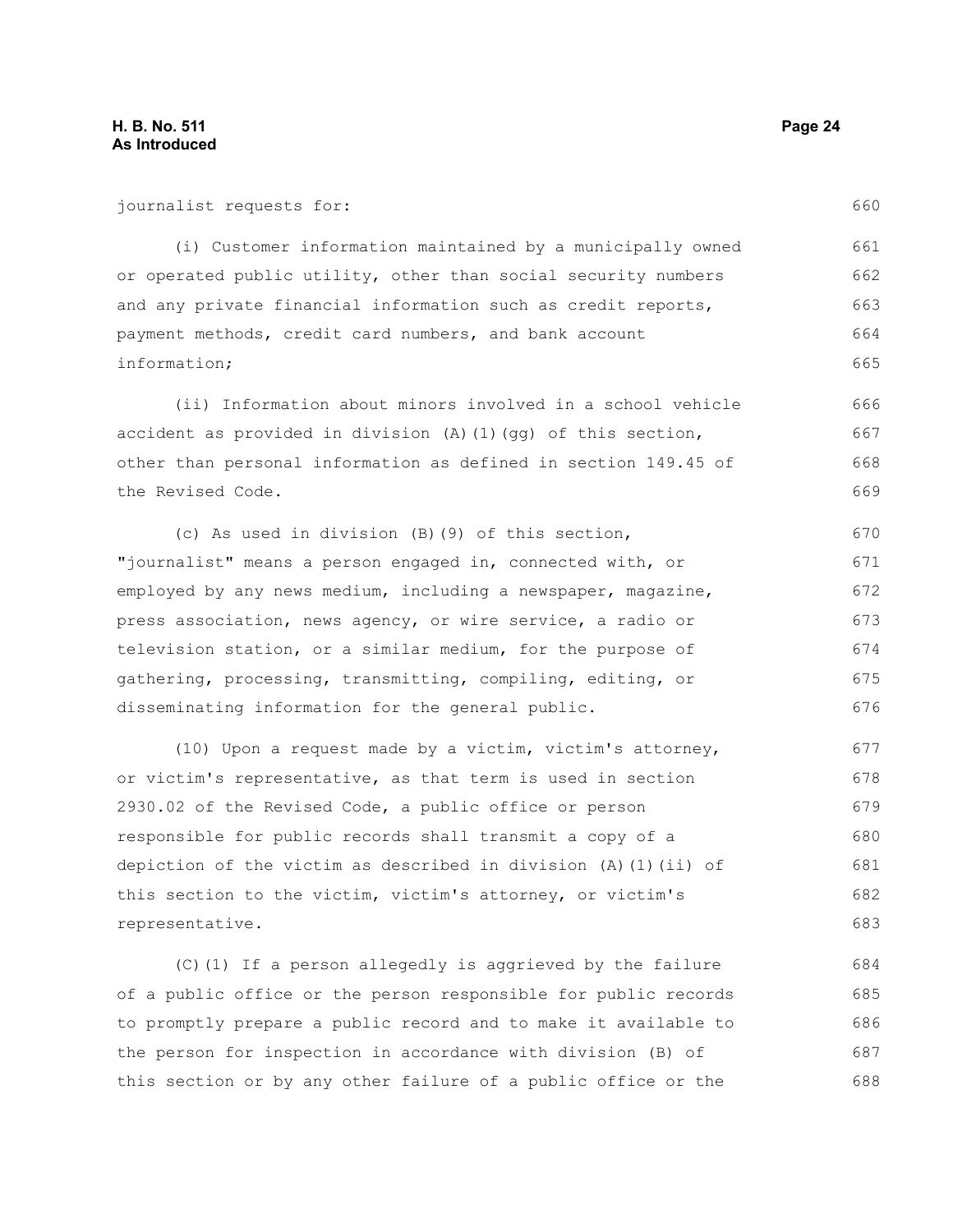person responsible for public records to comply with an obligation in accordance with division (B) of this section, the person allegedly aggrieved may do only one of the following, and not both: 689 690 691 692

(a) File a complaint with the clerk of the court of claims or the clerk of the court of common pleas under section 2743.75 of the Revised Code;

(b) Commence a mandamus action to obtain a judgment that orders the public office or the person responsible for the public record to comply with division (B) of this section, that awards court costs and reasonable attorney's fees to the person that instituted the mandamus action, and, if applicable, that includes an order fixing statutory damages under division (C)(2) of this section. The mandamus action may be commenced in the court of common pleas of the county in which division (B) of this section allegedly was not complied with, in the supreme court pursuant to its original jurisdiction under Section 2 of Article IV, Ohio Constitution, or in the court of appeals for the appellate district in which division (B) of this section allegedly was not complied with pursuant to its original jurisdiction under Section 3 of Article IV, Ohio Constitution. 696 697 698 699 700 701 702 703 704 705 706 707 708 709

(2) If a requester transmits a written request by hand delivery, electronic submission, or certified mail to inspect or receive copies of any public record in a manner that fairly describes the public record or class of public records to the public office or person responsible for the requested public records, except as otherwise provided in this section, the requester shall be entitled to recover the amount of statutory damages set forth in this division if a court determines that the public office or the person responsible for public records 710 711 712 713 714 715 716 717 718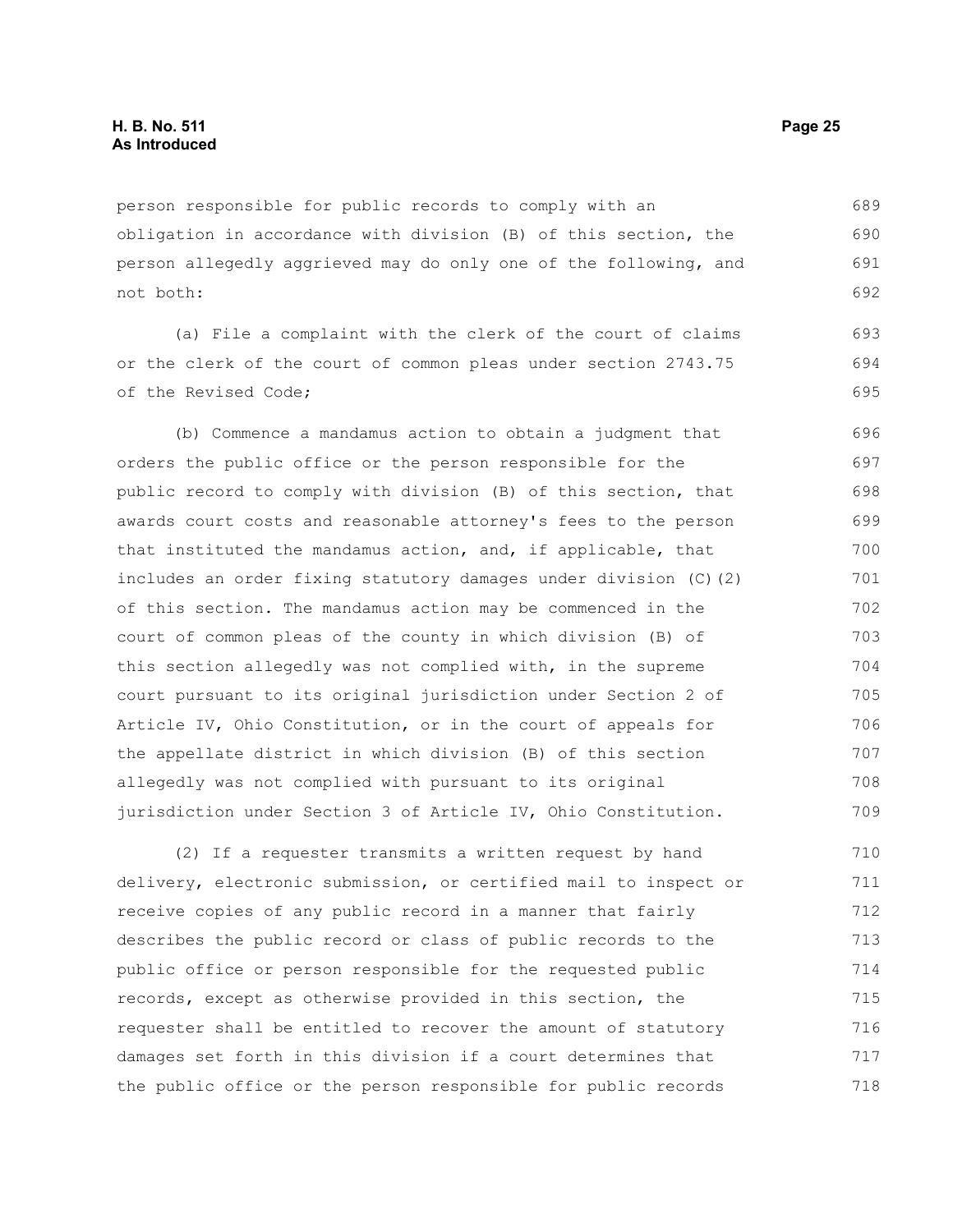failed to comply with an obligation in accordance with division (B) of this section. The amount of statutory damages shall be fixed at one hundred dollars for each business day during which the public office or person responsible for the requested public records failed to comply with an obligation in accordance with division (B) of this section, beginning with the day on which the requester files a mandamus action to recover statutory damages, up to a maximum of one thousand dollars. The award of statutory damages shall not be construed as a penalty, but as compensation for injury arising from lost use of the requested information. The existence of this injury shall be conclusively presumed. The award of statutory damages shall be in addition to all other remedies authorized by this section. The court may reduce an award of statutory damages or not award statutory damages if the court determines both of the following: (a) That, based on the ordinary application of statutory law and case law as it existed at the time of the conduct or threatened conduct of the public office or person responsible for the requested public records that allegedly constitutes a failure to comply with an obligation in accordance with division (B) of this section and that was the basis of the mandamus action, a well-informed public office or person responsible for the requested public records reasonably would believe that the conduct or threatened conduct of the public office or person responsible for the requested public records did not constitute a failure to comply with an obligation in accordance with 719 720 721 722 723 724 725 726 727 728 729 730 731 732 733 734 735 736 737 738 739 740 741 742 743 744 745 746

division (B) of this section;

(b) That a well-informed public office or person

748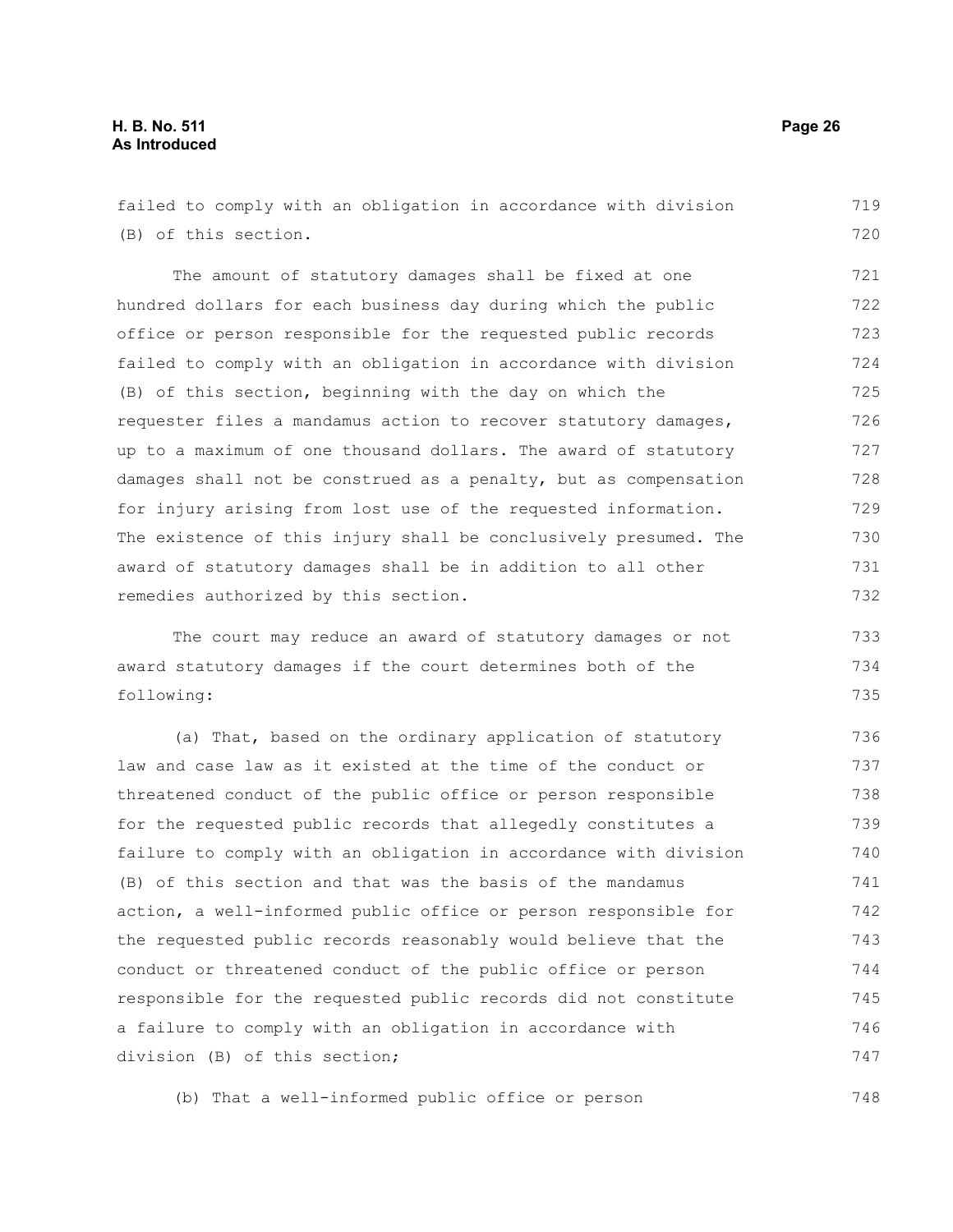responsible for the requested public records reasonably would believe that the conduct or threatened conduct of the public office or person responsible for the requested public records would serve the public policy that underlies the authority that is asserted as permitting that conduct or threatened conduct. 749 750 751 752 753

(3) In a mandamus action filed under division (C)(1) of this section, the following apply:

(a)(i) If the court orders the public office or the person responsible for the public record to comply with division (B) of this section, the court shall determine and award to the relator all court costs, which shall be construed as remedial and not punitive. 756 757 758 759 760

(ii) If the court makes a determination described in division (C)(3)(b)(iii) of this section, the court shall determine and award to the relator all court costs, which shall be construed as remedial and not punitive. 761 762 763 764

(b) If the court renders a judgment that orders the public office or the person responsible for the public record to comply with division (B) of this section or if the court determines any of the following, the court may award reasonable attorney's fees to the relator, subject to division (C)(4) of this section: 765 766 767 768 769

(i) The public office or the person responsible for the public records failed to respond affirmatively or negatively to the public records request in accordance with the time allowed under division (B) of this section. 770 771 772 773

(ii) The public office or the person responsible for the public records promised to permit the relator to inspect or receive copies of the public records requested within a specified period of time but failed to fulfill that promise 774 775 776 777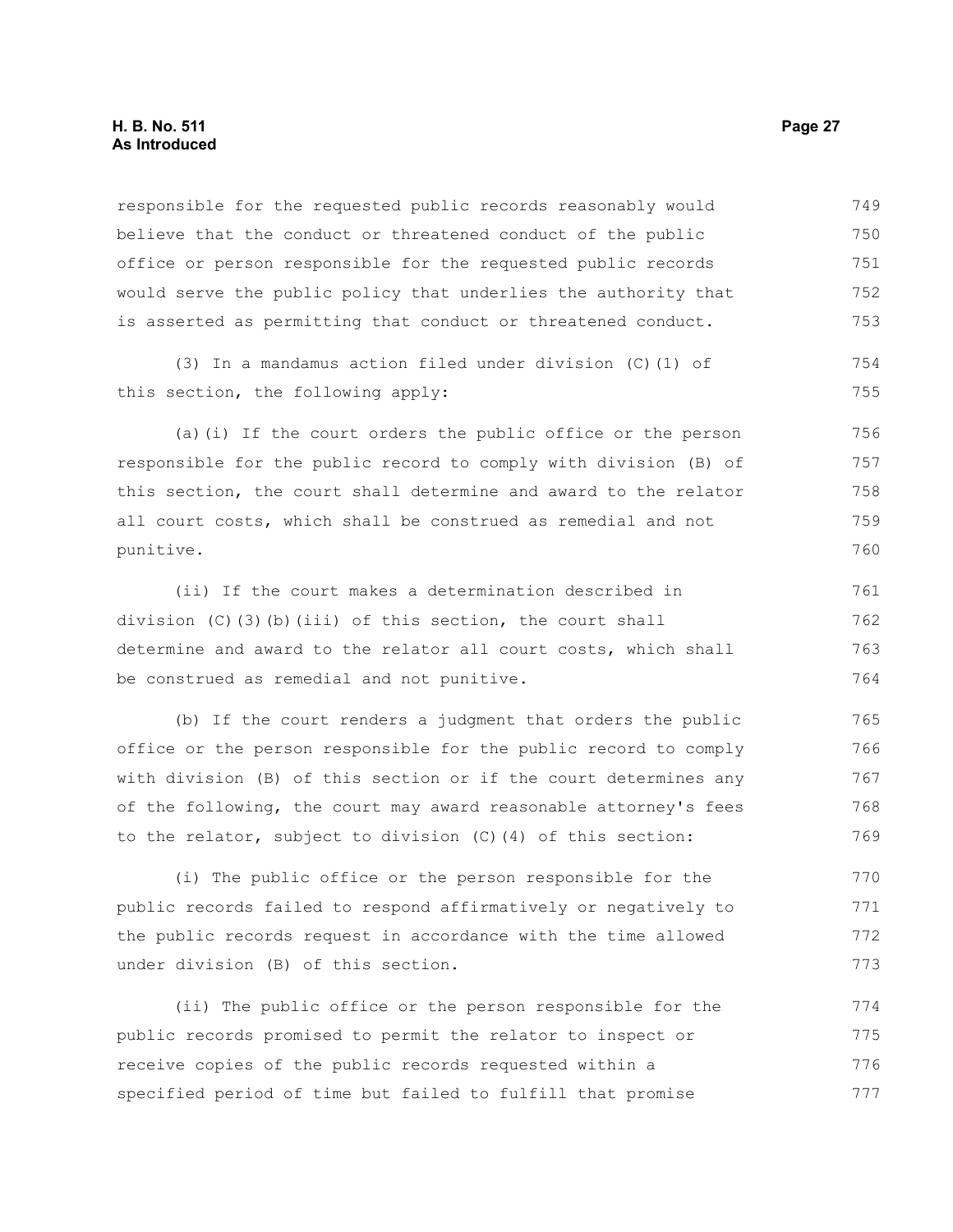within that specified period of time.

(iii) The public office or the person responsible for the public records acted in bad faith when the office or person voluntarily made the public records available to the relator for the first time after the relator commenced the mandamus action, but before the court issued any order concluding whether or not the public office or person was required to comply with division (B) of this section. No discovery may be conducted on the issue of the alleged bad faith of the public office or person responsible for the public records. This division shall not be construed as creating a presumption that the public office or the person responsible for the public records acted in bad faith when the office or person voluntarily made the public records available to the relator for the first time after the relator commenced the mandamus action, but before the court issued any order described in this division. 779 780 781 782 783 784 785 786 787 788 789 790 791 792 793

(c) The court shall not award attorney's fees to the relator if the court determines both of the following: 794 795

(i) That, based on the ordinary application of statutory law and case law as it existed at the time of the conduct or threatened conduct of the public office or person responsible for the requested public records that allegedly constitutes a failure to comply with an obligation in accordance with division (B) of this section and that was the basis of the mandamus action, a well-informed public office or person responsible for the requested public records reasonably would believe that the conduct or threatened conduct of the public office or person responsible for the requested public records did not constitute a failure to comply with an obligation in accordance with division (B) of this section; 796 797 798 799 800 801 802 803 804 805 806 807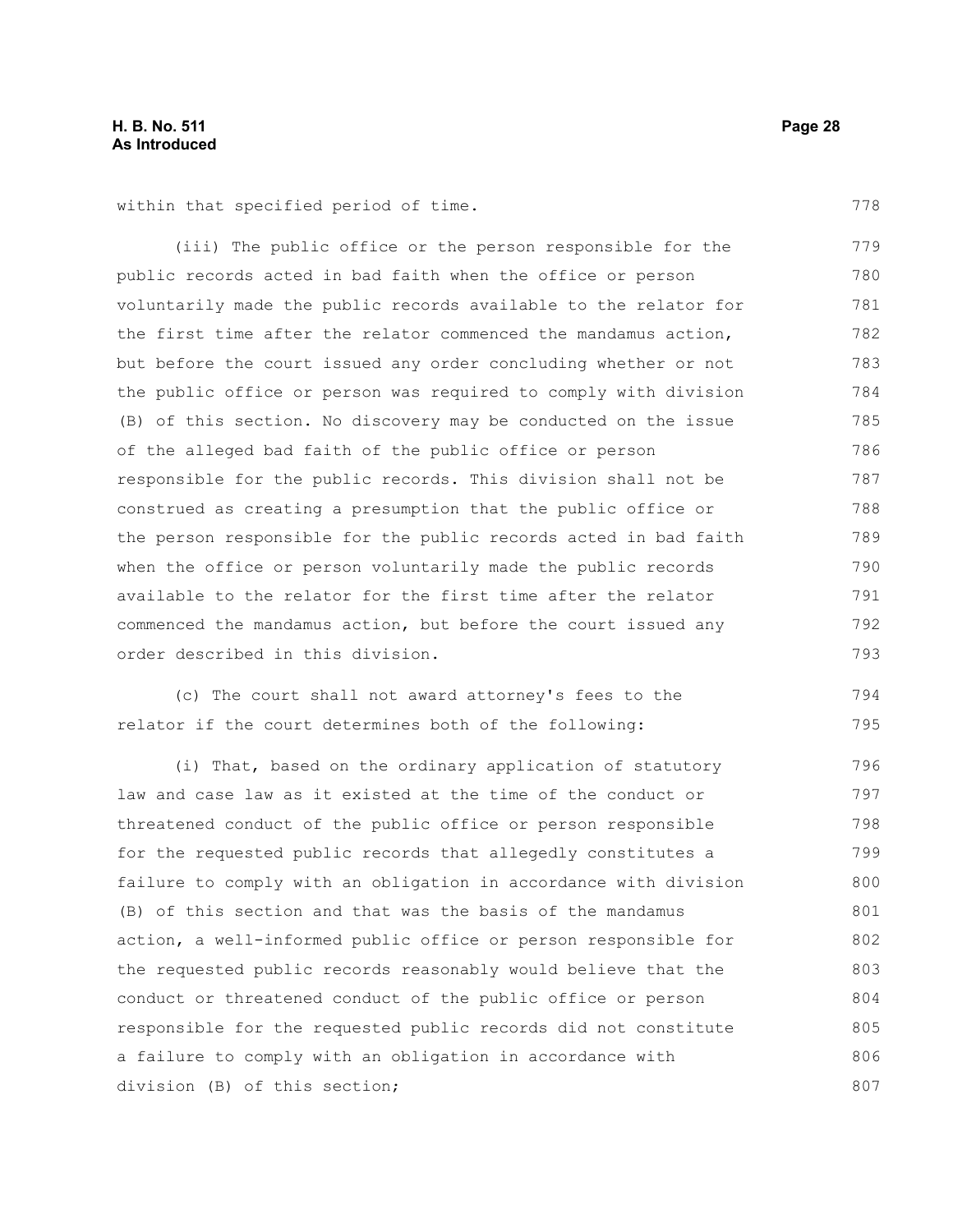#### **H. B. No. 511 Page 29 As Introduced**

(ii) That a well-informed public office or person responsible for the requested public records reasonably would believe that the conduct or threatened conduct of the public office or person responsible for the requested public records would serve the public policy that underlies the authority that is asserted as permitting that conduct or threatened conduct. 808 809 810 811 812 813

(4) All of the following apply to any award of reasonable attorney's fees awarded under division (C)(3)(b) of this section: 814 815 816

(a) The fees shall be construed as remedial and not punitive. 817 818

(b) The fees awarded shall not exceed the total of the reasonable attorney's fees incurred before the public record was made available to the relator and the fees described in division (C)(4)(c) of this section. 819 820 821

(c) Reasonable attorney's fees shall include reasonable fees incurred to produce proof of the reasonableness and amount of the fees and to otherwise litigate entitlement to the fees. 823 824 825

(d) The court may reduce the amount of fees awarded if the court determines that, given the factual circumstances involved with the specific public records request, an alternative means should have been pursued to more effectively and efficiently resolve the dispute that was subject to the mandamus action filed under division (C)(1) of this section. 826 827 828 829 830 831

(5) If the court does not issue a writ of mandamus under division (C) of this section and the court determines at that time that the bringing of the mandamus action was frivolous conduct as defined in division (A) of section 2323.51 of the Revised Code, the court may award to the public office all court 832 833 834 835 836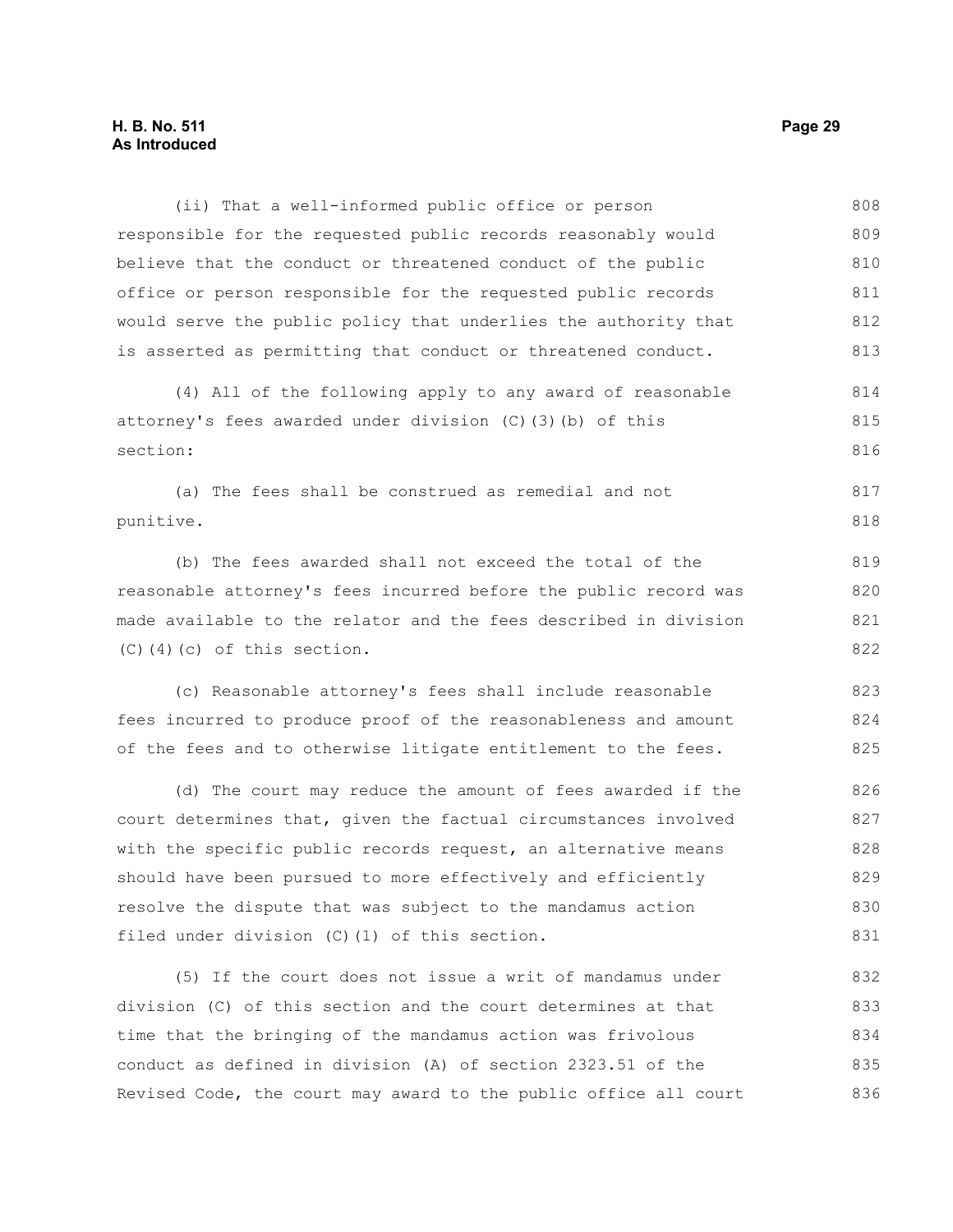costs, expenses, and reasonable attorney's fees, as determined by the court. 837 838

(D) Chapter 1347. of the Revised Code does not limit the provisions of this section. 839

(E)(1) To ensure that all employees of public offices are appropriately educated about a public office's obligations under division (B) of this section, all elected officials or their appropriate designees shall attend training approved by the attorney general as provided in section 109.43 of the Revised Code. A future official may satisfy the requirements of this division by attending the training before taking office, provided that the future official may not send a designee in the future official's place. 841 842 843 844 845 846 847 848 849

(2) All public offices shall adopt a public records policy in compliance with this section for responding to public records requests. In adopting a public records policy under this division, a public office may obtain guidance from the model public records policy developed and provided to the public office by the attorney general under section 109.43 of the Revised Code. Except as otherwise provided in this section, the policy may not limit the number of public records that the public office will make available to a single person, may not limit the number of public records that it will make available during a fixed period of time, and may not establish a fixed period of time before it will respond to a request for inspection or copying of public records, unless that period is less than eight hours. 850 851 852 853 854 855 856 857 858 859 860 861 862 863

The public office shall distribute the public records policy adopted by the public office under this division to the employee of the public office who is the records custodian or 864 865 866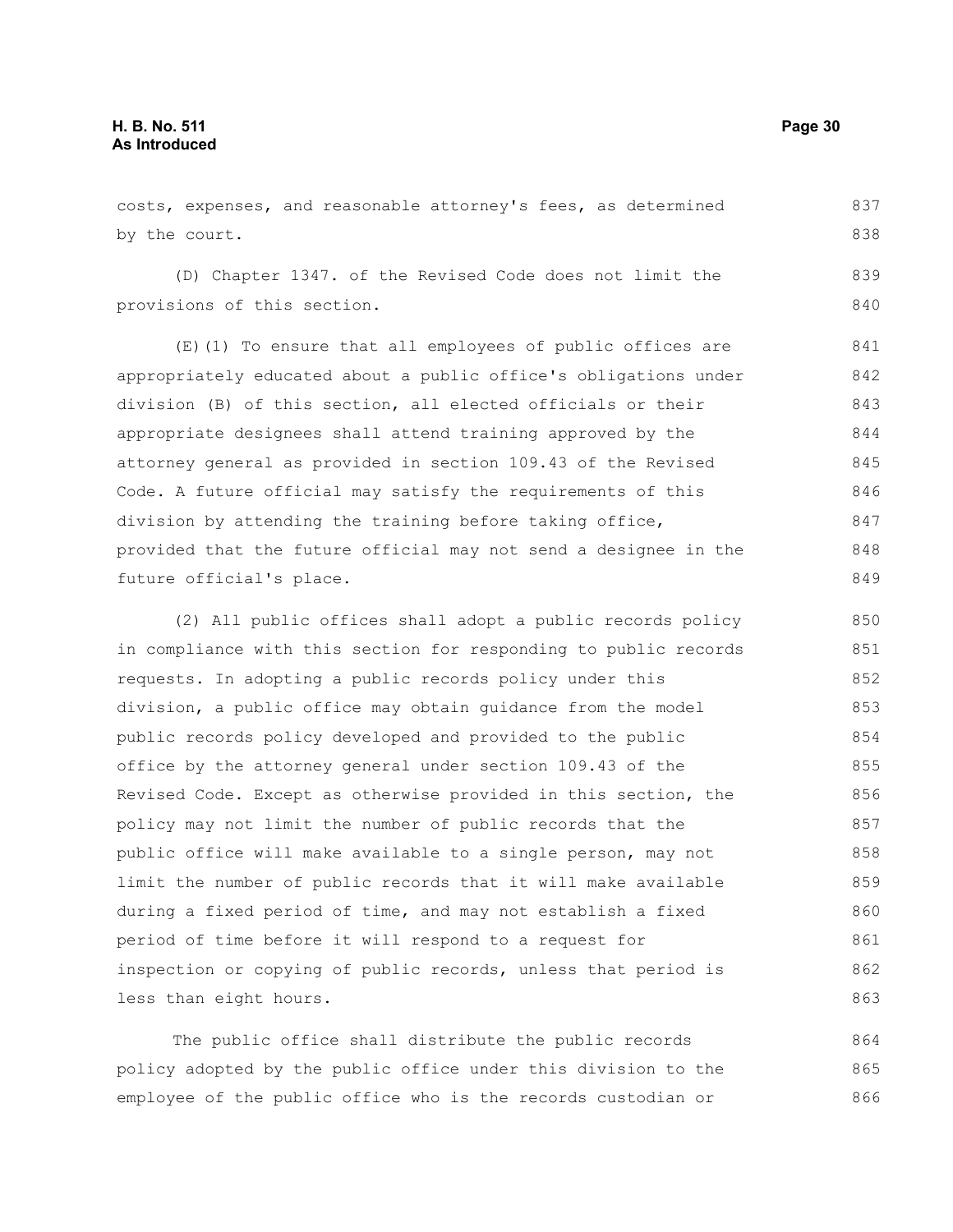#### **H. B. No. 511 Page 31 As Introduced**

records manager or otherwise has custody of the records of that office. The public office shall require that employee to acknowledge receipt of the copy of the public records policy. The public office shall create a poster that describes its public records policy and shall post the poster in a conspicuous place in the public office and in all locations where the public office has branch offices. The public office may post its public records policy on the internet web site of the public office if the public office maintains an internet web site. A public office that has established a manual or handbook of its general policies and procedures for all employees of the public office shall include the public records policy of the public office in the manual or handbook. 867 868 869 870 871 872 873 874 875 876 877 878 879

(F)(1) The bureau of motor vehicles may adopt rules pursuant to Chapter 119. of the Revised Code to reasonably limit the number of bulk commercial special extraction requests made by a person for the same records or for updated records during a calendar year. The rules may include provisions for charges to be made for bulk commercial special extraction requests for the actual cost of the bureau, plus special extraction costs, plus ten per cent. The bureau may charge for expenses for redacting information, the release of which is prohibited by law. 880 881 882 883 884 885 886 887 888

(2) As used in division (F)(1) of this section:

(a) "Actual cost" means the cost of depleted supplies, records storage media costs, actual mailing and alternative delivery costs, or other transmitting costs, and any direct equipment operating and maintenance costs, including actual costs paid to private contractors for copying services. 890 891 892 893 894

(b) "Bulk commercial special extraction request" means a request for copies of a record for information in a format other 895 896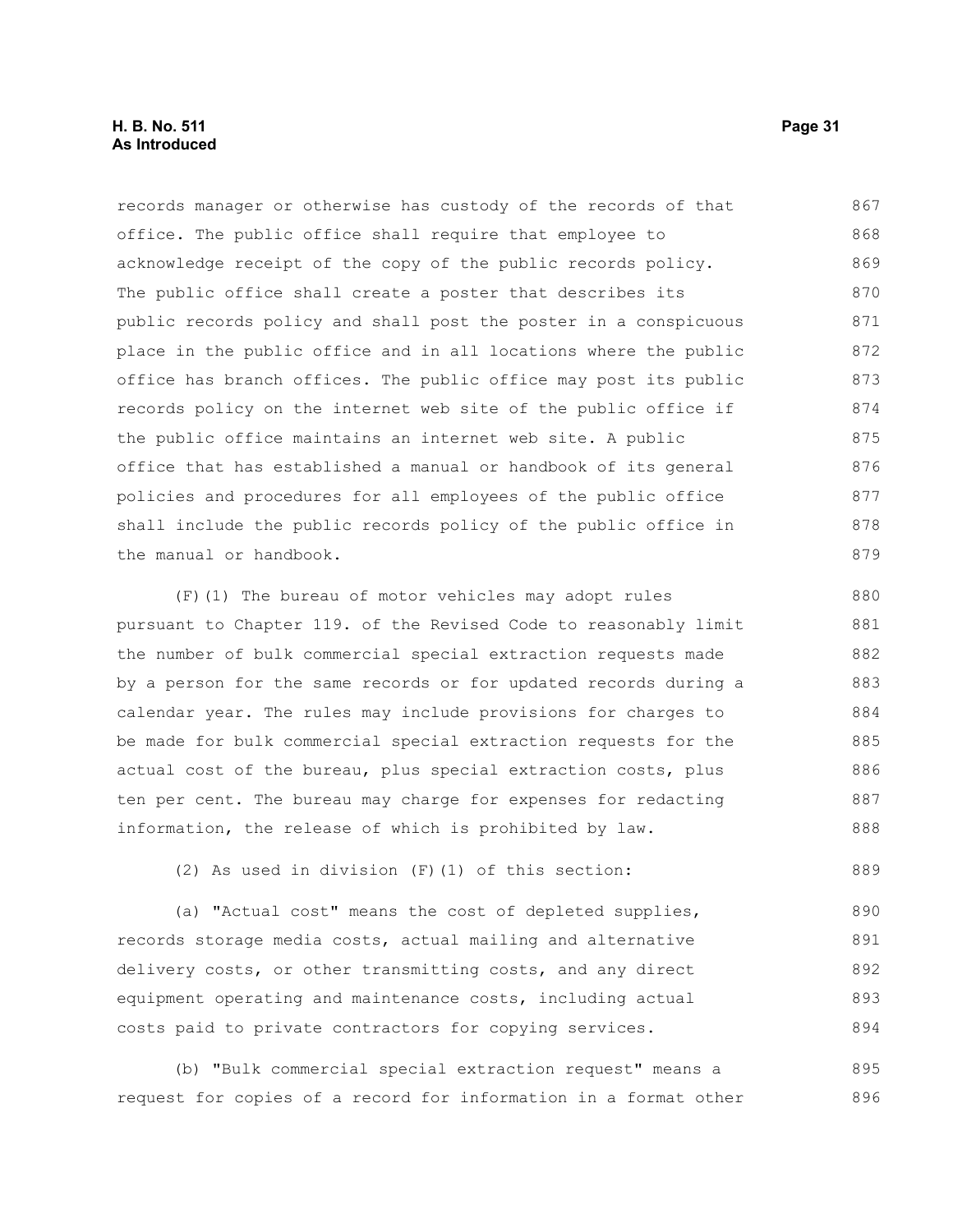#### **H. B. No. 511 Page 32 As Introduced**

than the format already available, or information that cannot be extracted without examination of all items in a records series, class of records, or database by a person who intends to use or forward the copies for surveys, marketing, solicitation, or resale for commercial purposes. "Bulk commercial special extraction request" does not include a request by a person who gives assurance to the bureau that the person making the request does not intend to use or forward the requested copies for surveys, marketing, solicitation, or resale for commercial purposes. 897 898 899 900 901 902 903 904 905 906

(c) "Commercial" means profit-seeking production, buying, or selling of any good, service, or other product. 907 908

(d) "Special extraction costs" means the cost of the time spent by the lowest paid employee competent to perform the task, the actual amount paid to outside private contractors employed by the bureau, or the actual cost incurred to create computer programs to make the special extraction. "Special extraction costs" include any charges paid to a public agency for computer or records services. 909 910 911 912 913 914 915

(3) For purposes of divisions (F)(1) and (2) of this section, "surveys, marketing, solicitation, or resale for commercial purposes" shall be narrowly construed and does not include reporting or gathering news, reporting or gathering information to assist citizen oversight or understanding of the operation or activities of government, or nonprofit educational research. 916 917 918 919 920 921 922

(G) A request by a defendant, counsel of a defendant, or any agent of a defendant in a criminal action that public records related to that action be made available under this section shall be considered a demand for discovery pursuant to 923 924 925 926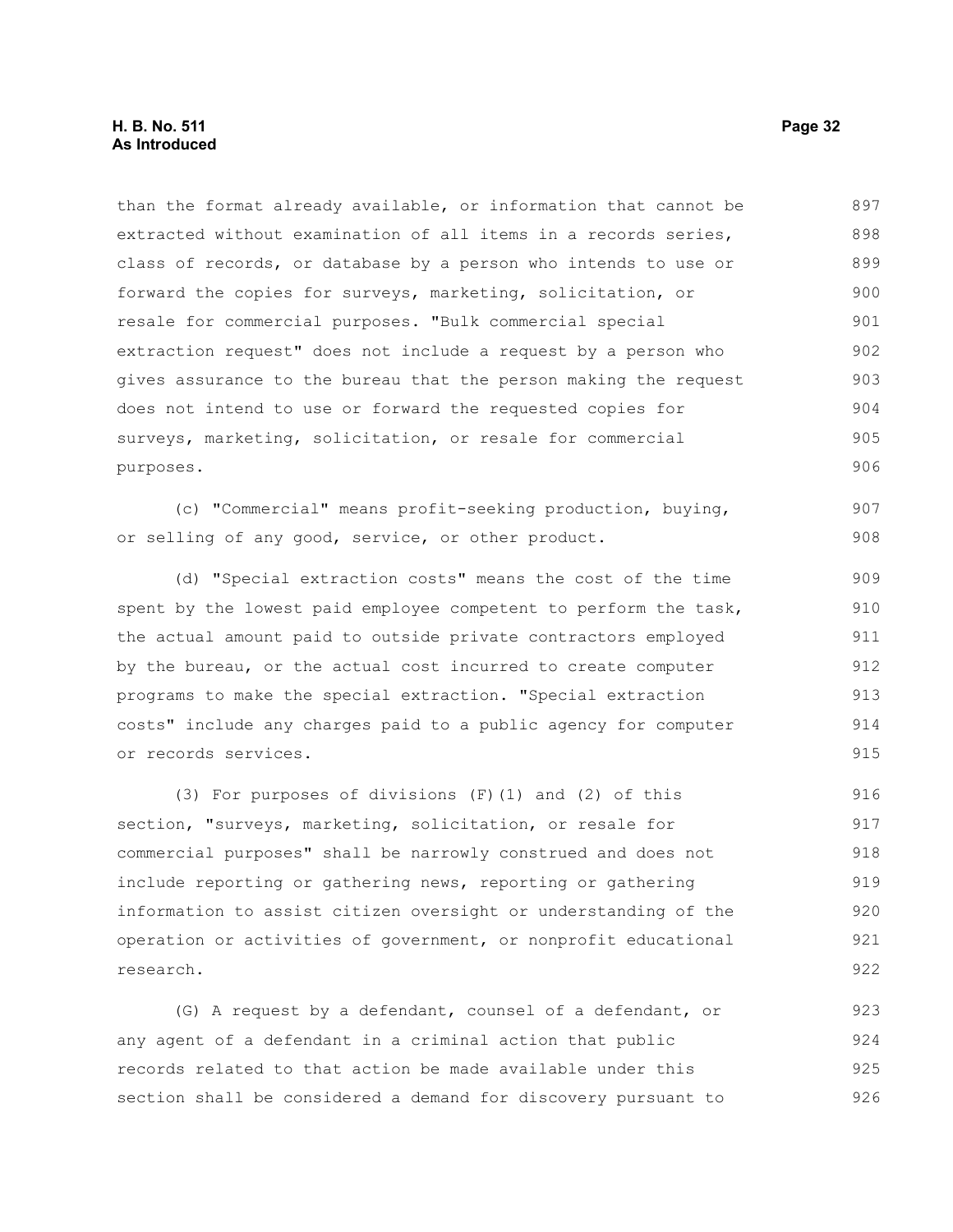#### **H. B. No. 511 Page 33 As Introduced**

the Criminal Rules, except to the extent that the Criminal Rules plainly indicate a contrary intent. The defendant, counsel of the defendant, or agent of the defendant making a request under this division shall serve a copy of the request on the prosecuting attorney, director of law, or other chief legal officer responsible for prosecuting the action. 927 928 929 930 931 932

(H)(1) Any portion of a body-worn camera or dashboard camera recording described in divisions (A)(17)(b) to (h) of this section may be released by consent of the subject of the recording or a representative of that person, as specified in those divisions, only if either of the following applies: 933 934 935 936 937

(a) The recording will not be used in connection with any probable or pending criminal proceedings;

(b) The recording has been used in connection with a criminal proceeding that was dismissed or for which a judgment has been entered pursuant to Rule 32 of the Rules of Criminal Procedure, and will not be used again in connection with any probable or pending criminal proceedings.

(2) If a public office denies a request to release a restricted portion of a body-worn camera or dashboard camera recording, as defined in division (A)(17) of this section, any person may file a mandamus action pursuant to this section or a complaint with the clerk of the court of claims pursuant to section 2743.75 of the Revised Code, requesting the court to order the release of all or portions of the recording. If the court considering the request determines that the filing articulates by clear and convincing evidence that the public interest in the recording substantially outweighs privacy interests and other interests asserted to deny release, the court shall order the public office to release the recording. 945 946 947 948 949 950 951 952 953 954 955 956

938 939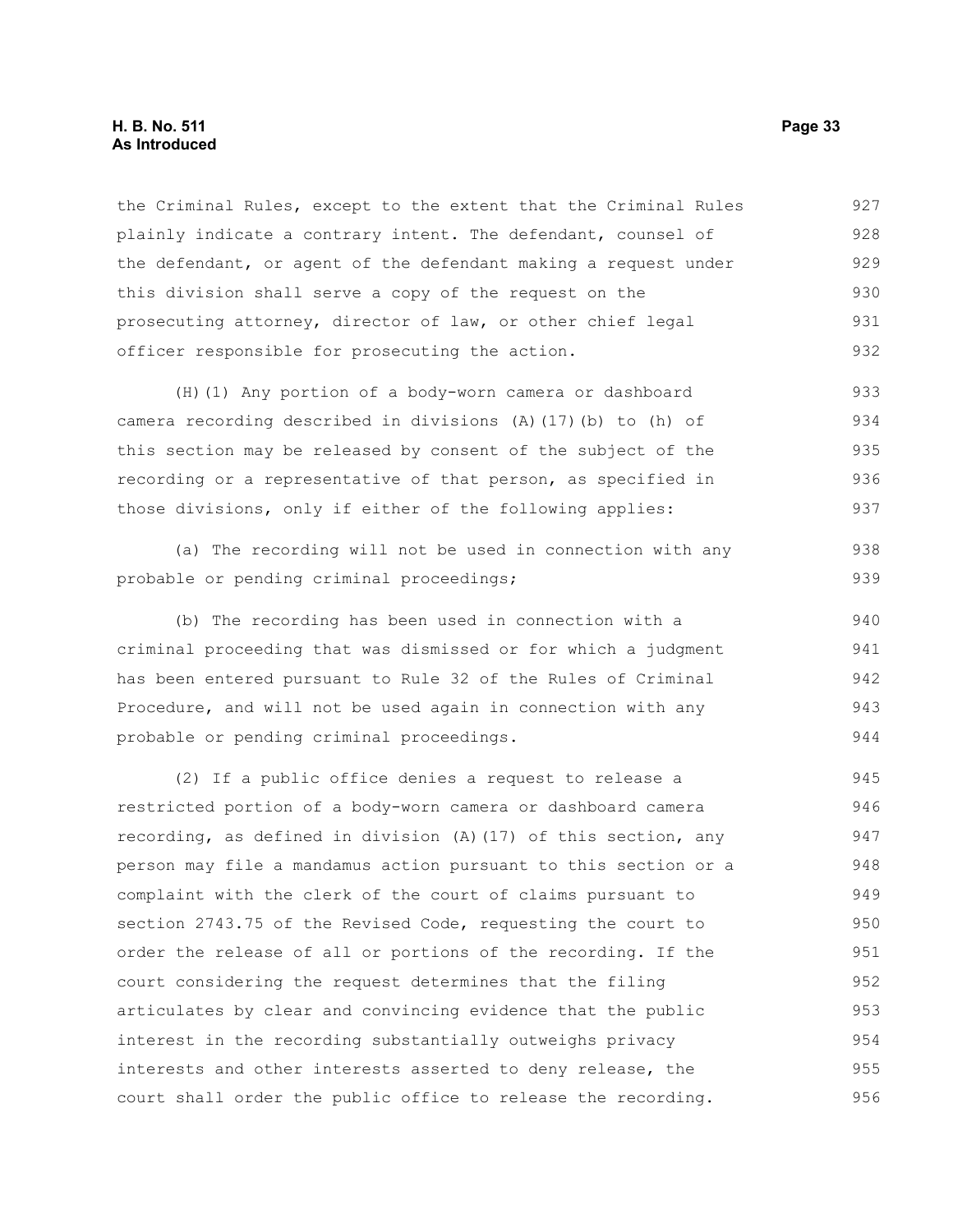### **H. B. No. 511 Page 34 As Introduced**

| Sec. 5149.10. (A) (1) The parole board shall consist of up       | 957 |
|------------------------------------------------------------------|-----|
| to twelve members, one of whom shall be designated as            | 958 |
| chairperson by the director of the department of rehabilitation  | 959 |
| and correction and who shall continue as chairperson until a     | 960 |
| successor is designated, and any other personnel that are        | 961 |
| necessary for the orderly performance of the duties of the       | 962 |
| board. In addition to the rules authorized by section 5149.02 of | 963 |
| the Revised Code, the chief of the adult parole authority,       | 964 |
| subject to the approval of the chief of the division of parole   | 965 |
| and community services and subject to this section, shall adopt  | 966 |
| rules governing the proceedings of the parole board. The rules   | 967 |
| shall provide for all of the following:                          | 968 |
| (a) The convening of full board hearings;                        | 969 |
| (b) The procedures to be followed in full board hearings;        | 970 |
| (c) General procedures to be followed in other hearings of       | 971 |
| the board and by the board's hearing officers;                   | 972 |
| (d) A requirement that a majority of all the board members       | 973 |
| must agree to any recommendation of clemency transmitted to the  | 974 |
| governor;                                                        | 975 |
| (e) For parole hearings, procedures for considering the          | 976 |
| report of the warden of the institution in which the eligible    | 977 |
| prisoner is incarcerated, submitted under section 5120.68 of the | 978 |
| Revised Code;                                                    | 979 |
| (f) A requirement that electronic recordings be made of          | 980 |
| full parole board hearings and other hearings of the board and   | 981 |
| that upon request of any party, person, or entity, including the | 982 |
| inmate who is the subject of the hearing, the department of      | 983 |
| rehabilitation and correction shall provide the electronic       | 984 |
| recording to the party, person, or entity making the request. If | 985 |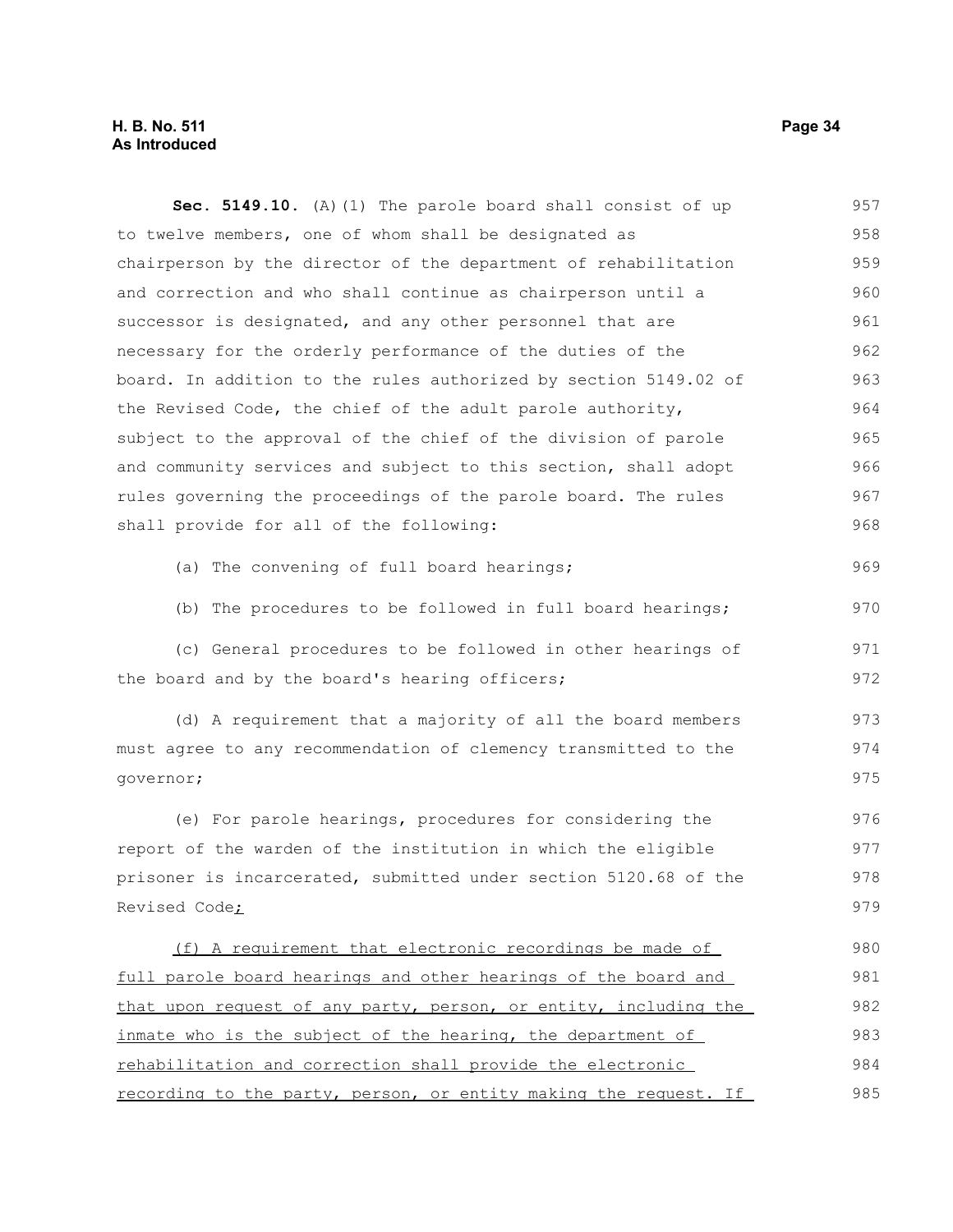| a party, person, or entity, including the inmate who is the      | 986  |
|------------------------------------------------------------------|------|
| subject of the hearing, wishes to have a recording transcribed,  | 987  |
| the party, person, or entity shall do so at the party's,         | 988  |
| person's, or entity's own expense.                               | 989  |
| (2) When the board members sit as a full board, the              | 990  |
| chairperson shall preside. The chairperson shall also allocate   | 991  |
| the work of the parole board among the board members. The full   | 992  |
| board shall meet at least once each month. In the case of a tie  | 993  |
| vote on the full board, the chief of the adult parole authority  | 994  |
| shall cast the deciding vote. The chairperson may designate a    | 995  |
| person to serve in the chairperson's place.                      | 996  |
| (3) Except for the chairperson and the member appointed          | 997  |
| under division (B) of this section, a member appointed to the    | 998  |
| parole board on or after September 30, 2011, shall be appointed  | 999  |
| to a six-year term. A member appointed as described in this      | 1000 |
| division shall hold office from the date of appointment until    | 1001 |
| the end of the term for which the member was appointed. A member | 1002 |
| appointed as described in this division is eligible for          | 1003 |
| reappointment for another six-year term that may or may not be   | 1004 |
| consecutive to the first six-year term. A member appointed as    | 1005 |
| described in this division is not eligible for reappointment     | 1006 |
| after serving two six-year terms whether or not served           | 1007 |
| consecutively. Vacancies shall be filled in the same manner      | 1008 |
| provided for original appointments. Any member appointed as      | 1009 |
| deepsted to this division to fill a wagener against project pro  | 1010 |

division shall hold office from the date of appointment until the end of the term for which the member was appointed. A member appoin reappointment for another six-year term that may or may not be consecutive to the first six-year term. A member appointed as described in this division is not eligible for reappointment after serving two six-year terms whether or not served consecutively. Vacancies shall be filled in the same manner provided for original appointments. Any member appointed as described in this division to fill a vacancy occurring prior to the expiration date of the term for which the member's predecessor was appointed shall begin that member's first sixyear term upon appointment, regardless of the time remaining in the term of the member's predecessor. A member appointed as described in this division shall continue in office subsequent to the expiration date of the member's term until the member's 1010 1011 1012 1013 1014 1015 1016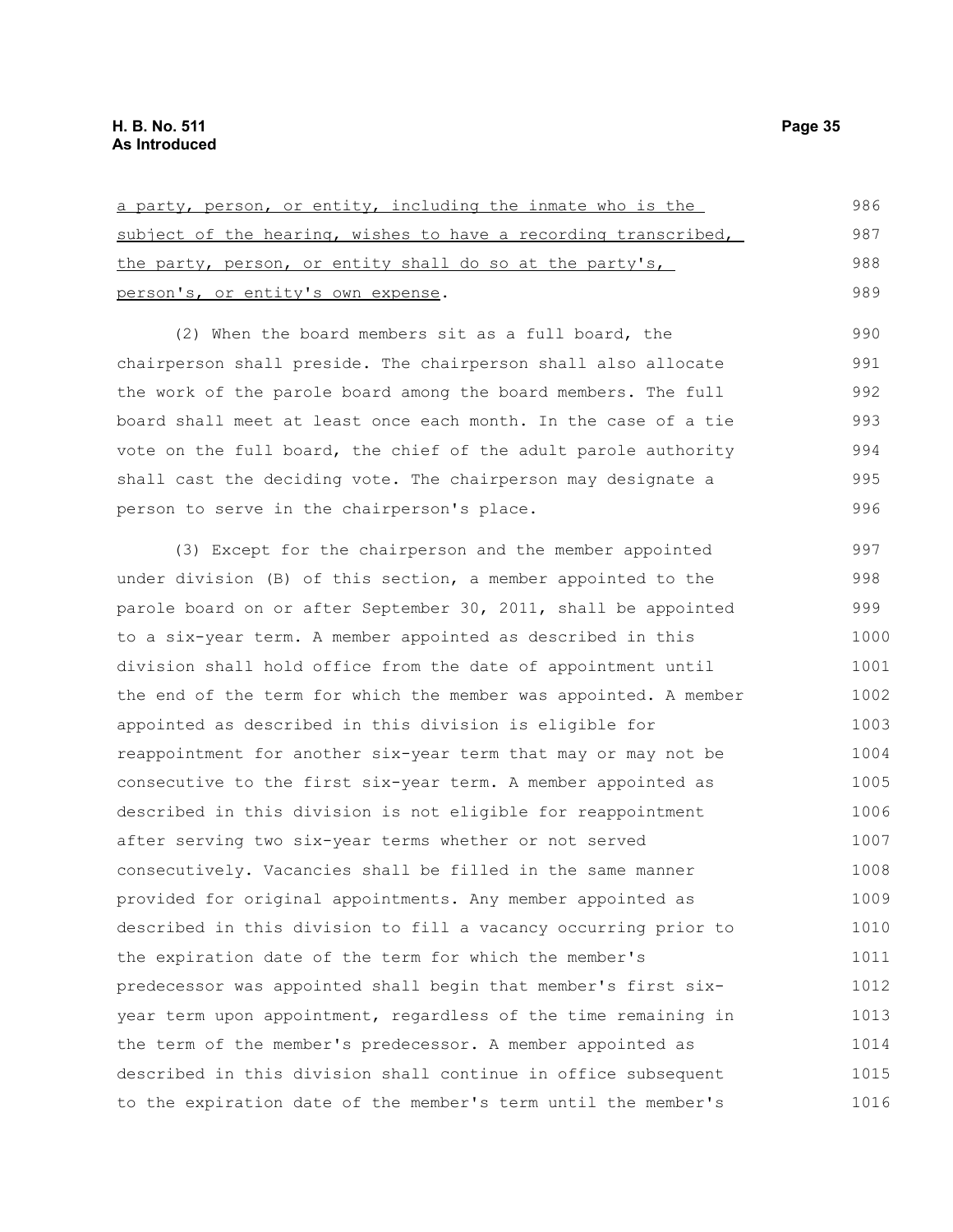successor takes office or until a period of sixty days has elapsed, whichever occurs first. 1017 1018

(4) Except as otherwise provided in division (B) of this section, no person shall be appointed a member of the board who is not qualified by education or experience in correctional work, including law enforcement, prosecution of offenses, advocating for the rights of victims of crime, probation, or parole, in law, in social work, or in a combination of the three categories. 1019 1020 1021 1022 1023 1024 1025

(B) The director of rehabilitation and correction, in consultation with the governor, shall appoint one member of the board, who shall be a person who has been a victim of crime or who is a member of a victim's family or who represents an organization that advocates for the rights of victims of crime. After appointment, this member shall be an unclassified employee of the department of rehabilitation and correction. 1026 1027 1028 1029 1030 1031 1032

The initial appointment shall be for a term ending four years after July 1, 1996. Thereafter, the term of office of the member appointed under this division shall be for four years, with each term ending on the same day of the same month as did the term that it succeeds. The member shall hold office from the date of appointment until the end of the term for which the member was appointed and may be reappointed. Vacancies shall be filled in the manner provided for original appointments. Any member appointed under this division to fill a vacancy occurring prior to the expiration date of the term for which the member's predecessor was appointed shall hold office as a member for the remainder of that term. The member appointed under this division shall continue in office subsequent to the expiration date of the member's term until the member's successor takes office or 1033 1034 1035 1036 1037 1038 1039 1040 1041 1042 1043 1044 1045 1046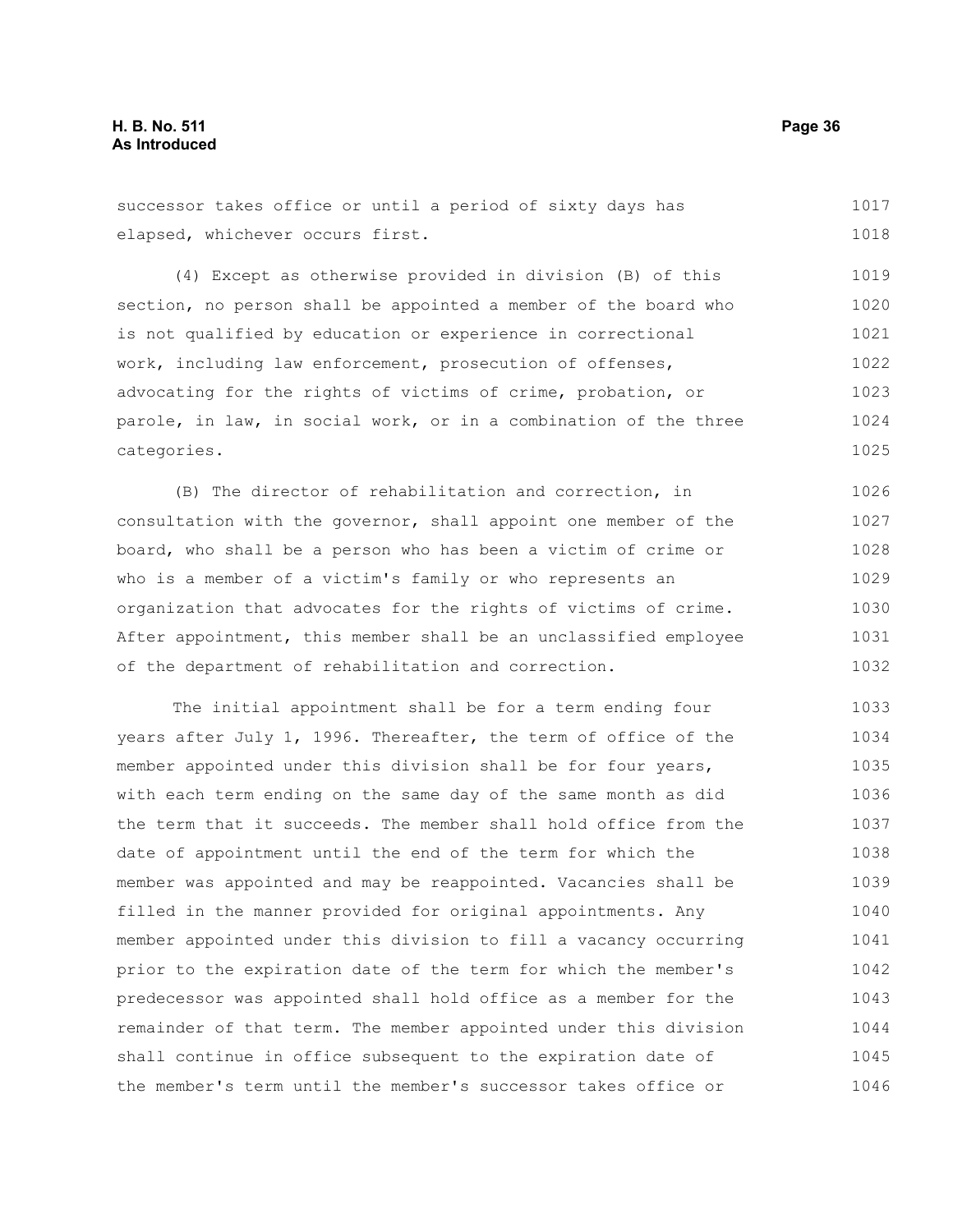until a period of sixty days has elapsed, whichever occurs first. 1047 1048

The member appointed under this division shall be compensated in the same manner as other board members and shall be reimbursed for actual and necessary expenses incurred in the performance of the member's duties. The member may vote on all cases heard by the full board under section 5149.101 of the Revised Code, has such duties as are assigned by the chairperson of the board, and shall coordinate the member's activities with the office of victims' services created under section 5120.60 of the Revised Code. 1049 1050 1051 1052 1053 1054 1055 1056 1057

As used in this division, "crime," "member of the victim's family," and "victim" have the meanings given in section 2930.01 of the Revised Code. 1058 1059 1060

(C) The chairperson shall submit all recommendations for or against clemency directly to the governor. 1061 1062

(D) The chairperson shall transmit to the chief of the adult parole authority all determinations for or against parole made by the board. Parole determinations are final and are not subject to review or change by the chief. 1063 1064 1065 1066

(E) In addition to its duties pertaining to parole and clemency, if an offender is sentenced to a prison term pursuant to division (A)(3), (B)(1)(a), (b), or (c), (B)(2)(a), (b), or (c), or  $(B)(3)(a)$ ,  $(b)$ ,  $(c)$ , or  $(d)$  of section 2971.03 of the Revised Code, the parole board shall have control over the offender's service of the prison term during the entire term unless the board terminates its control in accordance with section 2971.04 of the Revised Code. The parole board may terminate its control over the offender's service of the prison 1067 1068 1069 1070 1071 1072 1073 1074 1075